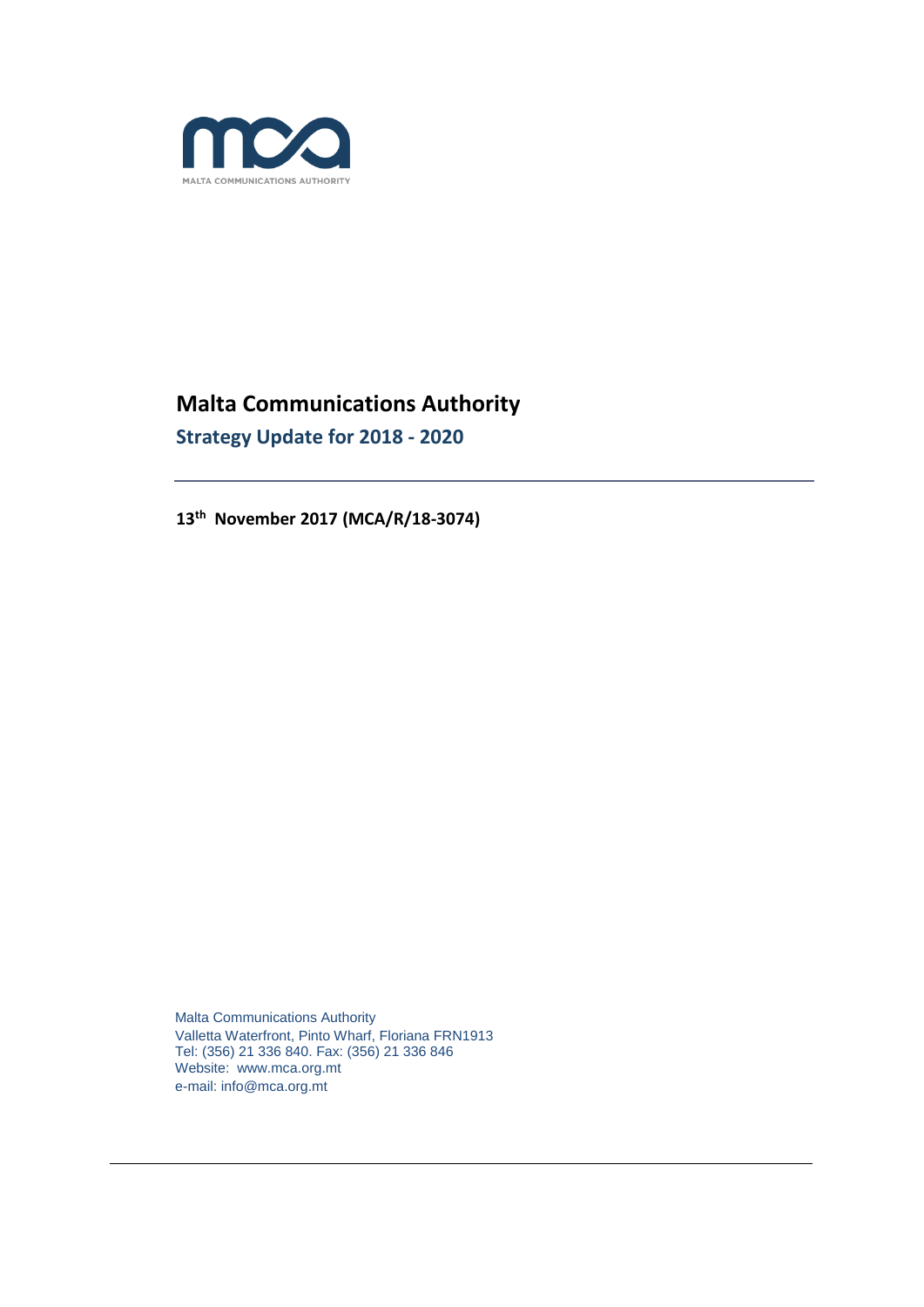# **TABLE OF CONTENTS**

| 2. |                                                                   |  |
|----|-------------------------------------------------------------------|--|
|    |                                                                   |  |
| 4. |                                                                   |  |
| 5. |                                                                   |  |
| 6. | INDIVIDUAL STRATEGIC OBJECTIVES - OUTLOOK/KEY TASKS/NEW THRUSTS20 |  |
| 7. |                                                                   |  |
| 8. |                                                                   |  |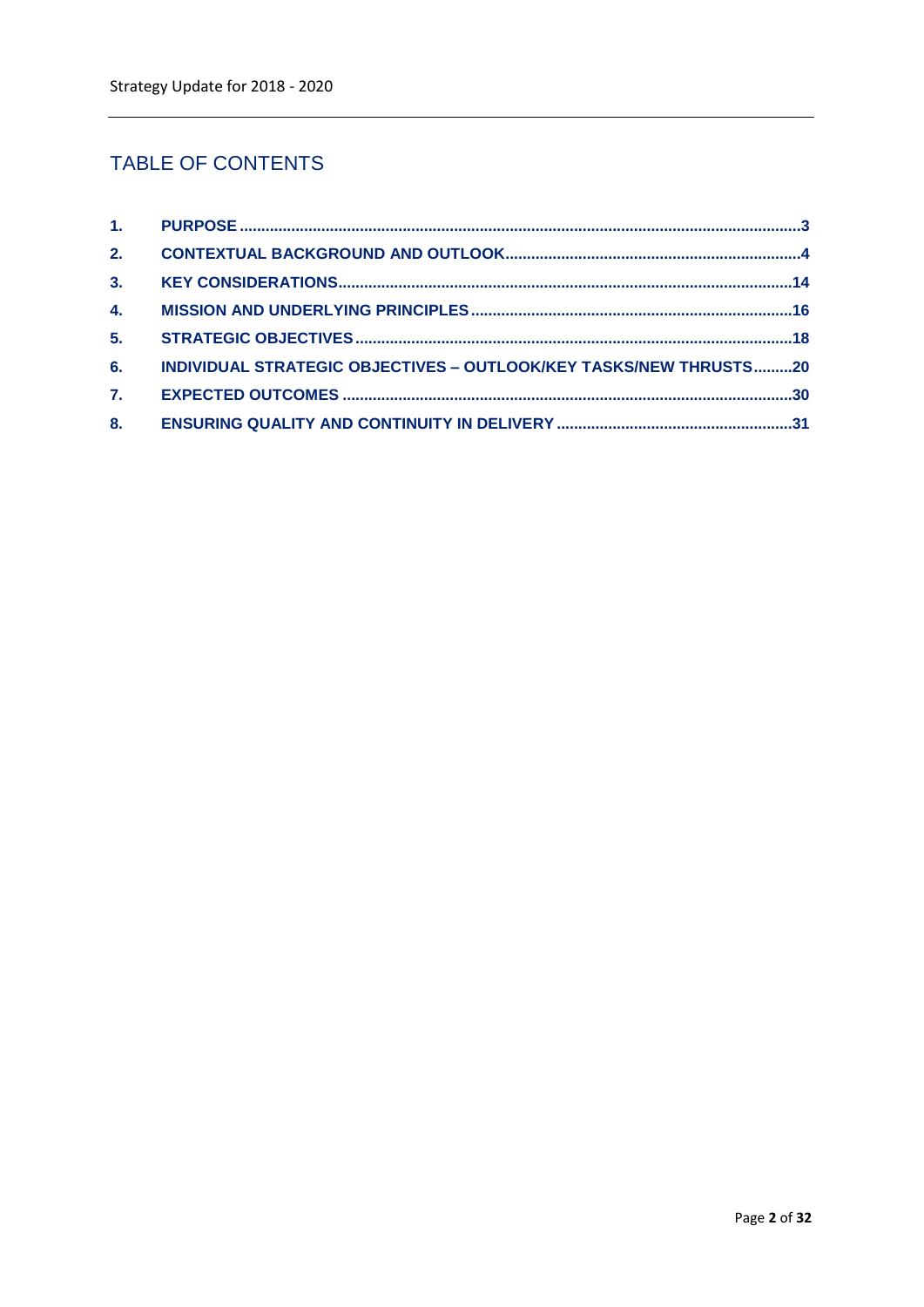# <span id="page-2-0"></span>1. PURPOSE

This document represents a rolling update of the Malta Communications Authority's (MCA's) strategic direction for the period 2018 - 2020. It validates established strategic thrusts and factors in any new developments that are seen to have a significant impact during the plan period.

The key thrusts identified in this Strategic Update constitute the basis of the activities that are articulated in the Business Plan for the same time-period.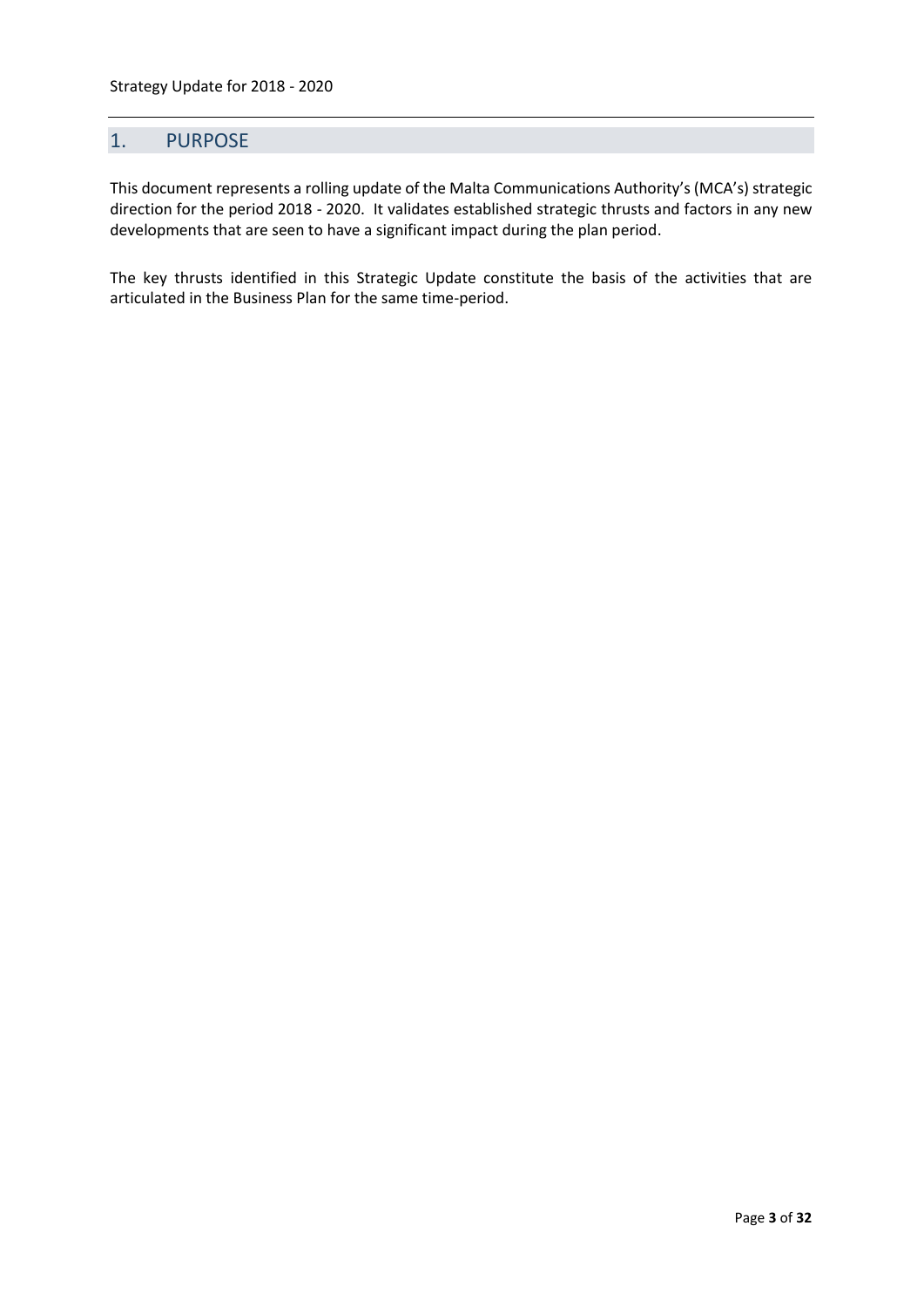# <span id="page-3-0"></span>2. CONTEXTUAL BACKGROUND AND OUTLOOK

A number of events, both envisaged and unforeseen, have highlighted the challenging nature of the MCA's work programme during the current year. The impact of these events, all of which have as yet indeterminate outcomes, will quite likely spill over into 2018 and beyond. Meanwhile the MCA, as planned, has consolidated its direction in several policy areas, via the drawing up or updating of focused strategies.

Thus, the MCA's activities for the coming plan period present two distinct facets. On the one hand, a series of planned events that, both from a strategic and operational standpoint, present a continuation of the current direction. On the other hand, there are a number of events of an as-yet unclear direction. In these instances any resultant direction on the part of the MCA can only be known once the outcomes are clearly delineated.

The uncertainty being referred to is the product of unfolding developments that impact the MCA's regulatory role and, in particular, the electronic communications regulatory function, including spectrum management aspects. In the case of foreseen challenges, so far the MCA has addressed these in line with expectations, where conditions warranted. One unforeseen event, however, necessitates a cautious approach in the case of several work-streams being undertaken. The reference here is to the notification by Vodafone and Melita to the Malta Competition and Consumer Affairs Authority (MCCAA) of a proposed concentration between them. The amalgamation, in whatever form, of two out of three major players on the field inevitably makes for uncertainty, which can last several months, until matters are clarified.

Beyond the immediate implications on the MCA's ongoing work-plan, the proposed concentration brings with it new developments in the competitive environment, which the Authority would need to investigate comprehensively, with a view to deciding on whether it needs to review its current regulatory stance. Much depends on the outcome of the MCCAA investigation and eventual decision on the proposed concentration. At the time of writing of this Update, the investigation had gone to Phase II. A final ruling is expected in Quarter 4 of the current year, as a minimum. Thus, by the time this Strategy Update (and related Business Plan) is finalised, a clear direction on a host of regulatory measures that are work-in-progress, will still not have been established. These measures would need to be reviewed starting from 2018, with the nature of the direction taken depending on the outcome of the concentration proposal.

An issue that has been brought to the fore by the prospective concentration referred to above, is the lack of legal mandate on the part of the MCA, to formally participate in such an important exercise, given its resultant heavy impact on this Authority's work-schedule. The exercise of the MCA's powers in matters such as this should be an integral part of the formal concentration review process. The MCA should ideally also acquire a higher profile in ex-post competition and consumer regulation in the sectors where it has oversight, thereby maximising its sector expertise to provide a one-stop-shop experience to customers and undertakings.

Meanwhile the MCA has already been impacted by the proposed concentration in its efforts to assign spectrum in the 800MHz band. This first call had to be cancelled after all applicants withdrew their respective application, with a re-issue now slated to be held at the earliest possible. The setting of a date is now becoming a matter of priority. Mobile data quality of service would benefit substantially with the utilisation of this band, hence the importance of putting to market. The MCA's target remains for this band to be assigned by the end of 2017.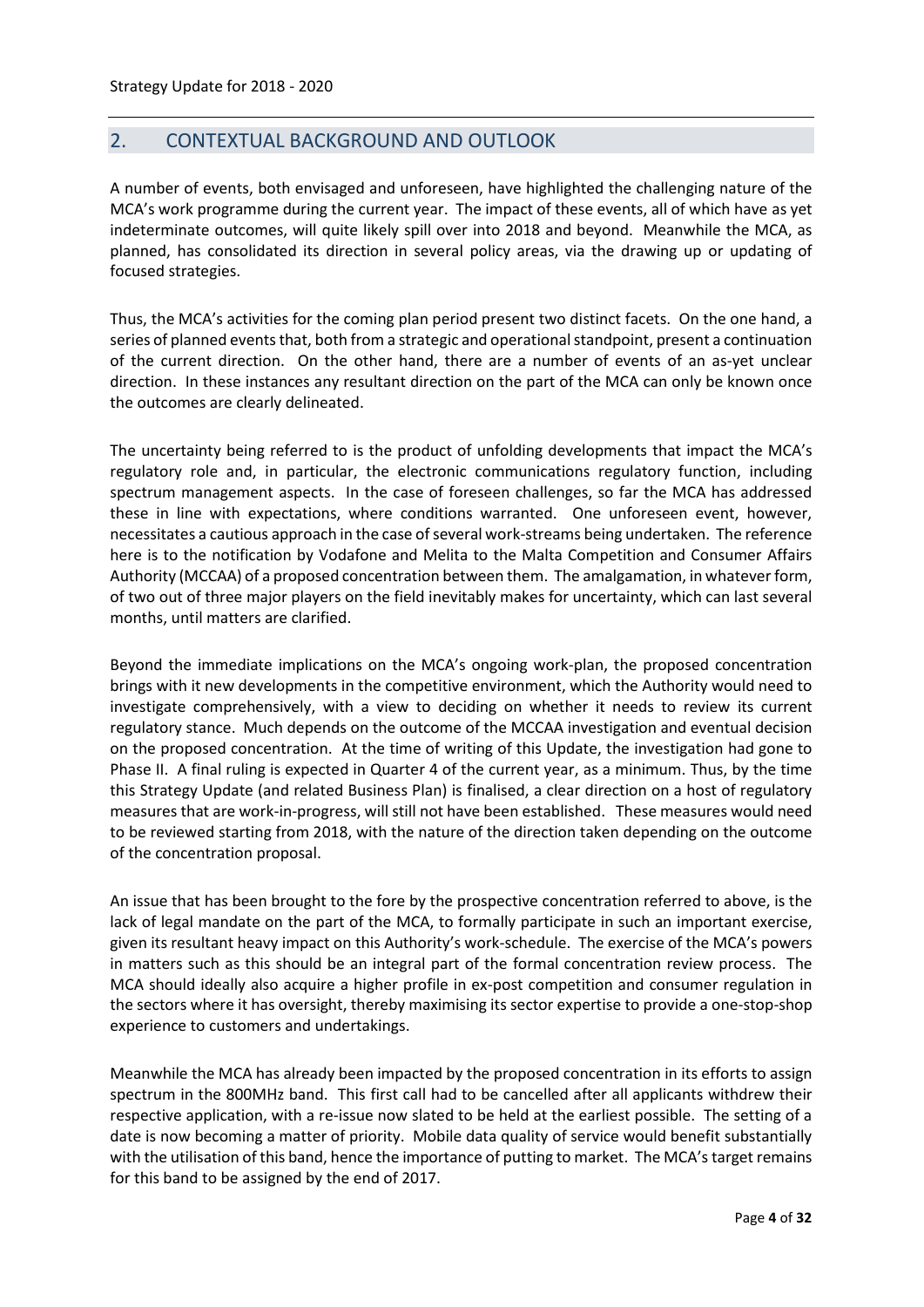The focus now needs to turn to other spectrum-related targets, notably the laborious process of putting to market the 700MHz band by 2021. Given also the concomitant issues that are bound to arise, the MCA will frame this path to deployment in the ambit of a wider spectrum strategy that is being drawn up in the current year and that should be finalised and in implementation mode by 2018.

The strategic developments characterising spectrum policy and management emanate mostly from EU and ITU activity, given the international dimension of this resource as regards coordination of usage between neighbouring States, as well as the necessary global and regional technical standardisation requirements. The supranational dimension goes beyond spectrum, however, and spills over into practically all facets of electronic communications regulation. The ongoing review of the European Electronic Communications Code and the review of the relevant European institutional setup (BEREC Regulation) remains a major feature of the coming year's activity and the MCA will be at the centre of things both insofar as the continued provision of policy advice to Government in the making of the EU legislation as well as in the eventual transposition into Maltese Law. The latter exercise is expected to commence in earnest in the latter half of 2018 and is expected to spill over to a conclusion in 2019.

Developments on the postal front continue along the same lines evidenced in the past few years, with ongoing declines in local letter mail flows and increases in incoming international mail. Whilst the latter does not compensate for the former by way of volumes, it is a different story where values are concerned, given that most incoming mail is e-commerce related and therefore carries significantly more value on a piece-by-piece basis.

E-commerce thus becomes a main driver for postal services. The phenomenon is on the increase, as is the number of postal operators attracted to the business. The EU Commission, too, has taken stock of the e-commerce phenomenon insofar as it serves to shape the single market and intends to address any barriers to cross-border mail flows. The outcome of such action is as yet uncertain but there may be repercussions on postal incomes. The capability for remedial action needs to be available beforehand.

Meanwhile e-commerce continues to grow worldwide and Malta is no exception. What is particular in our case is that incoming e-commerce continues to handsomely outstrip outgoing e-commerce. Whilst the size of Malta (as in the case of other small jurisdictions) serves to explain this situation in part, there is still scope, from a national perspective, for a more balanced situation to prevail with ecommerce inflows and outflows.

On a related theme, the legislation relative to the registration of trusted sites is now in place and the first certification services providers have been assessed in terms of their eligibility for registration. This is a new process that is now in place and operational.

The MCA's mandate includes the promotion of the Information Society. This now longstanding set-up within the Authority presents an ideal marriage between the demand and supply sides of the Information Society. The resultant arrangement presents undoubted synergies. It also mirrors the institutional set-up within the EU Commission, as also reflected in the ongoing progress reporting with regard to Europe's Digital Agenda. With respect to interaction with the European Commission this wholesale set-up, therefore, additionally presents a clear one-stop-shop advantage.

The promotion of the Information Society remains a major pillar in the MCA's work programme albeit with shifting focus, in line with emergent needs, which need to be monitored on an ongoing basis.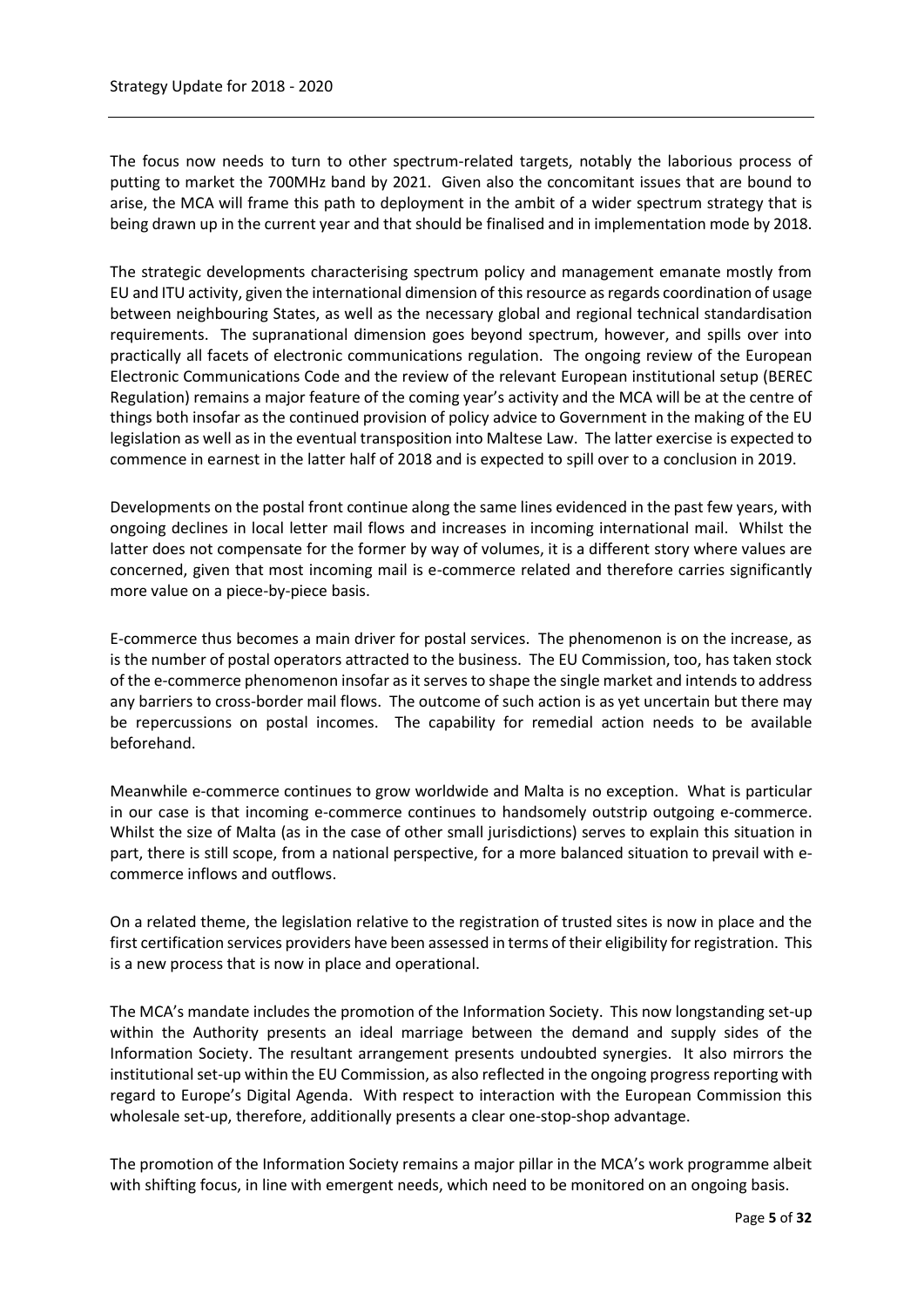On the innovation front, a series of initiatives launched last year are taking root and should see their consolidation throughout 2018. The reference here is mainly to promoting the growth of digital business activity in Malta and attracting foreign investment in related innovative services. However, there are other, diverse areas in the broader context of Innovation that are also under development, such as to the promotion of a Malta register for satellite filings and ongoing efforts in advancing cloud services.

#### **Regulatory Mandate**

#### Electronic Communications

The MCA caters for the element of uncertainty that will inevitably characterise its work programme throughout any given year. The outlook for the coming plan year, however, looks to be susceptible to somewhat more diverse scenarios than the norm. The major imponderables are two, namely:

- 1. What will result from the ongoing discussions at Council, European Parliament, and ultimately between the two institutions, on the Commission's various proposals for a Digital Single Market, including the Electronic Communications Code.
- 2. The outcome of the exercise being undertaken by the MCCAA in relation to the notice of concentration submitted by Melita and Vodafone.

Whilst the first consideration is, to an extent, a known quantity in terms of the nature of the exercise and issues on the table, if not entirely the outcome, the second presents aspects that are difficult to assess at this point in time, if anything because the review of the proposal is being undertaken by the Malta Competition and Consumer Affairs Authority (MCCAA) and is not currently visible to the MCA. To date, the proposed concentration has already had repercussions on the 2017 programme. It is envisaged that whatever the outcome of the MCCAA's deliberations, there will also be repercussions on the MCA's 2018 programme.

An issue that emerged clearly from this exercise is that there is no legal power that in any way formally involves the sector National Regulatory Authority in a concentration exercise involving relevant sector players and therefore liable to condition heavily the sectors that it regulates. This is considered as constituting a lacuna and the MCA has made the necessary recommendations on the matter.

Beyond the immediate implications of an eventual concentration on the MCA's work-schedule, there remain concerns as to the level of competition that would subsist in a possible two player scenario. The MCA will need to take stock of the resultant market situation following the MCCAA's decision, and adopt the necessary measures within its powers, to ensure that the level of competition remains sufficiently high, as to effectively benefit consumers in terms of value-for-money. Any such exercise is bound to necessitate substantial analysis and, depending on the outcome of the MCCAA deliberation, may also go beyond 2018.

The MCA will continue pursuing the adoption, on the part of the EU Commission, of more 'userfriendly' SMP guidelines, as well as the inclusion in the Communications Code, of references to the regulation of SMP, in particular with respect to circumstances that may constitute a lacuna under the present methodology.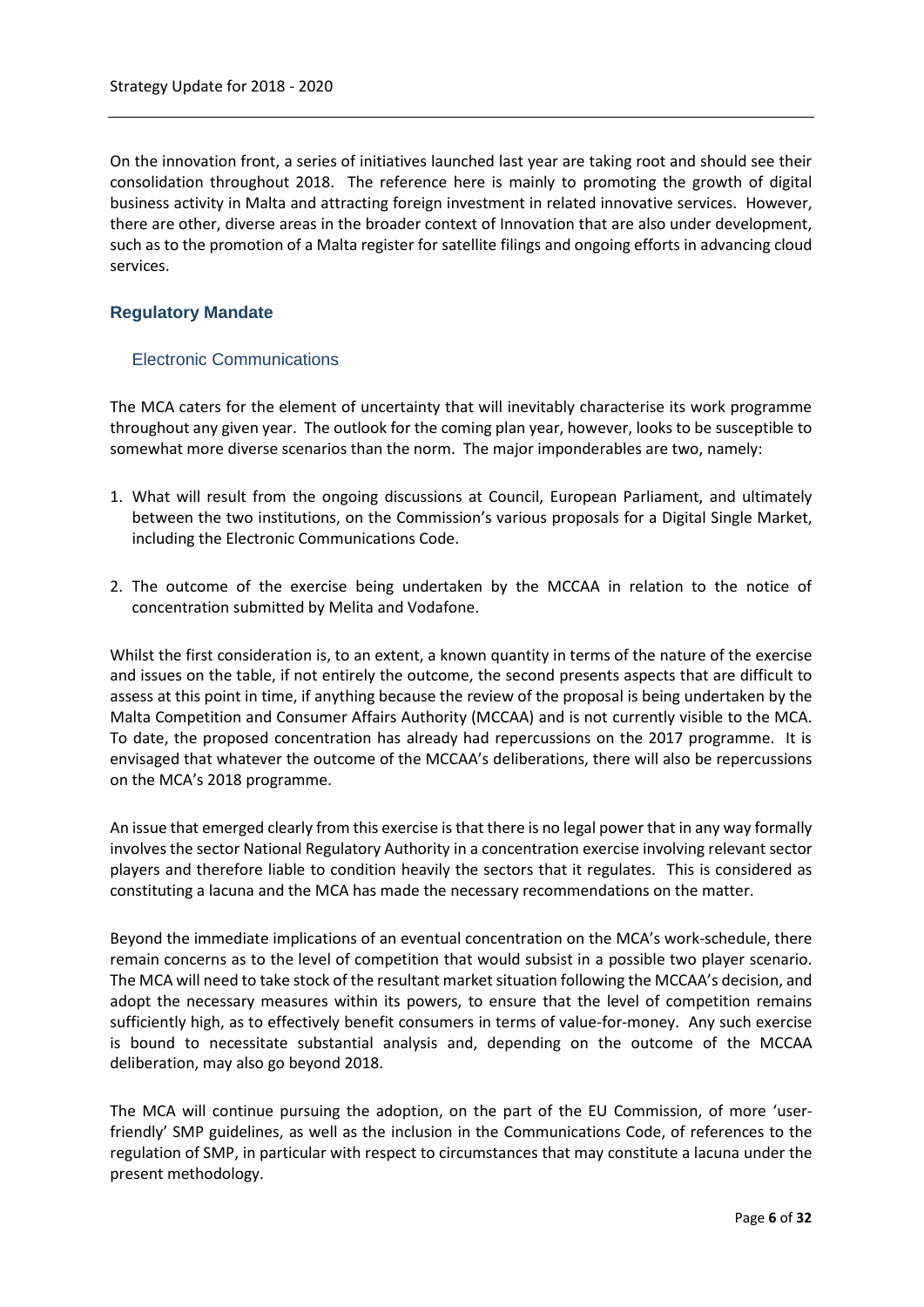$\overline{\phantom{a}}$ 

The MCA is due to carry out a raft of market analyses in the forthcoming plan year, notably the analysis of markets 3a and 3b. The outcome of the concentration exercise, as well as the exercise in relation to the review of the Commission's SMP guidelines may both have a sizeable impact on the market analysis programme in terms of both approach and possible outcome. One or more markets that were liberalized several years ago may need to be revisited. The cascading effect on current remedies being adopted cannot be ignored either and these, too, would need to be reviewed according to the outcome of the individual market analysis exercises eventually undertaken.

The national spectrum strategy has also been impacted by the domino effect resulting from the proposed concentration. The MCA has had to postpone assignment of the 800MHz band in March of this year, owing to legal complications brought about by the declared intention of the two parties concerned to form a concentration in the middle of the assignment process and consequent withdrawal by all applicants participating in the process. The 800MHz band is a key component in the delivery of 4G mobile data. Increased uptake of data usage without the utilisation of this resource can present distinct disadvantages in terms of efficiency and quality of service. The MCA intends to rectify the situation in the course of 2017, through to early 2018. In the meantime it will, by this time, have worked towards a lasting resolution of possible interference issues between mobile data and TV.

Concomitant with this raft of operational activities dictated partly by emergent situations<sup>1</sup>, the MCA will also be continuing a series of longer term strategic exercises commenced in 2017. These are focused mainly in the spectrum policy area and consist in an overarching spectrum policy and strategy as well as sub-strategies in areas where the subject matter presents complexities as to warrant further drilling down.

The overarching spectrum strategy, which is planned for drafting in the current year, will quite likely be published early in 2018 and should present a number of work-streams that the MCA will embark upon immediately thereafter.

One such work-stream has to do with envisaged developments in the sphere of Digital Terrestrial TV (DTTV) broadcasting, moving forward. Given the as-yet substantial dependency of Maltese sector operators on DTTV broadcasting, it is inevitable that this area is impacted by the ongoing encroachment of mobile data services in spectrum traditionally utilised for television transmission. The existing nine DTTV multiplexes will be whittled down to six by 2020, as the 700MHZ band becomes available for mobile data use. Measures set to address a way forward in such circumstances need to be explored well before the event. The exercise is under way and will culminate in the publication of a policy and strategy document in 2018, which should clearly indicate of the relevant work-streams that need to be embarked upon.

The impact of the reduction in multiplexes will only affect the commercial operator. The MCA earlier this year successfully migrated the multiplex carrying General Interest (GI) broadcasters from channel 66 to channel 43, thus guaranteeing continued GI broadcasting over terrestrial means for an appreciable time horizon.

<sup>&</sup>lt;sup>1</sup> The interaction with the EU, mainly via BEREC, for changes to the SMP guidelines constitutes, on the other hand, a planned measure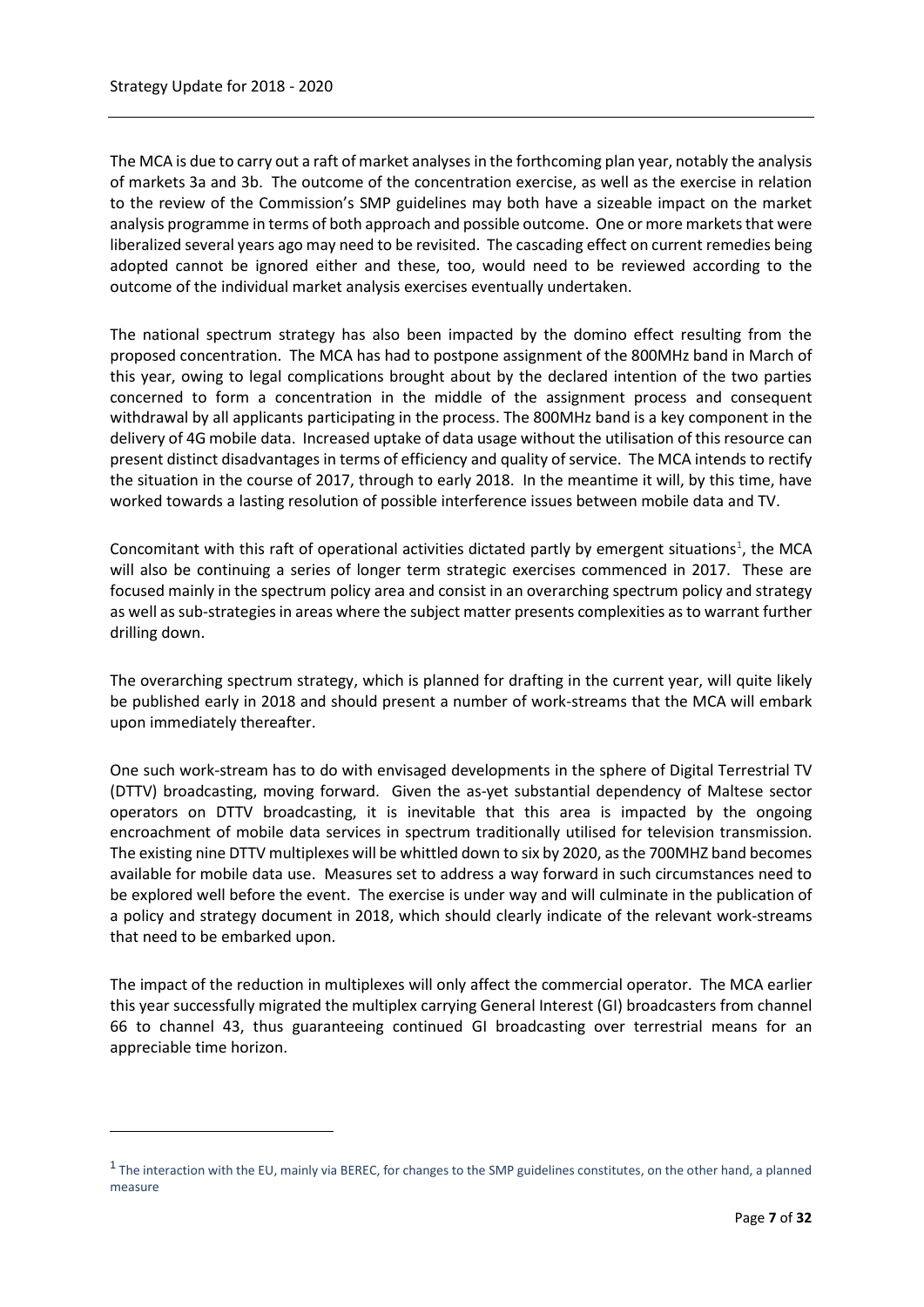The transition to IPTV is picking up speed, particularly at the expense of DTTV subscriptions. In this context it is not unreasonable to assume that, over the next four years, the bulk of transmissions will migrate to fixed-line platforms. With licence renewal for terrestrial frequencies due by 2021, there are strategic decisions to be made by the commercial operator concerned, as well as by the Authority. The transition to IP is an attractive solution as much as it is a practical one.

The multiple developments in TV transmission highlight the rationale for a comprehensive review (already under way) of the policy and strategy relative to TV transmission.

Speed in deployment of IPTV therefore becomes a major variable in the equation. The rate of change is steady and GO's IPTV connections now stand at around 36% of its total subscriber base<sup>2</sup>. IPTV depends on robust and high-speed connectivity. Thus the migration of fixed line electronic communications networks from traditional to next-generation is another important link in the envisaged chain of events.

Malta is well-served with high-speed (30Mbps+) broadband networks. Even at the level of 'ultra-high speed' broadband, that is, 100Mbps or more, the picture remains a positive one. Melita has a nationwide offer for 250Mbps fixed broadband and is in the process of further upgrading the network to DOCSIS 3.1. GO advertises a 500Mbps product for those areas covered with FTTH. The deployment of FTTH is, however, currently limited to over fifty-thousand houses passed<sup>3</sup>.

The rate of network deployment remains the prerogative of the sector, as long as demand for ultrahigh speed broadband is reasonably met. On its part, government, through its various institutions, can facilitate deployment without disrupting competition. At the same time, one cannot exclude the possibility that Government might eventually resort to demand-side measures to encourage subscribers to switch to higher speeds, in order to reach Europe 2020 uptake targets, that is, 50% of the population on 100Mbps.

Speed is merely one key factor that characterises a broadband service. Quality, reliability and ubiquity are the other supports on which a robust broadband environment, whether fixed or mobile, stands solidly. In the current year substantial progress has been made in tackling the complex matter of quality in service delivery. Whilst local fixed broadband delivery is overall rather robust, the fact that Maltese customers access content that is mainly located overseas makes for a quality of experience that is dependent on the quality of international connectivity. The MCA is in the process of finalising a measurement system that can provide a tangible picture of this rather elusive parameter. The measurement system will be applicable for both fixed and mobile data and will permit users to compare across providers. The coming year should see the system in operational mode.

Resilience in the international link is relatively good but can be further strengthened with a cable leading to an alternative jurisdiction to the current one, where all Malta's existing cables land. The studies for such an important project are ongoing. The discussion is on whether a second link from Malta to North Africa (thus linking mainland Europe with North Africa via Malta) would make the project overall a viable proposition from a business perspective as well from a resiliency one. All avenues and options need to be addressed carefully prior to a final decision as to the way forward.

 $\overline{a}$ 

<sup>&</sup>lt;sup>2</sup> Data as at end December 2016. Interestingly, the end-2016 IPTV figures represent a 32% increase over the corresponding figures as at end 2015, indicating a rapid rate of migration.

<sup>&</sup>lt;sup>3</sup> As per GO statement reported in the media on August 4<sup>th</sup> 2017.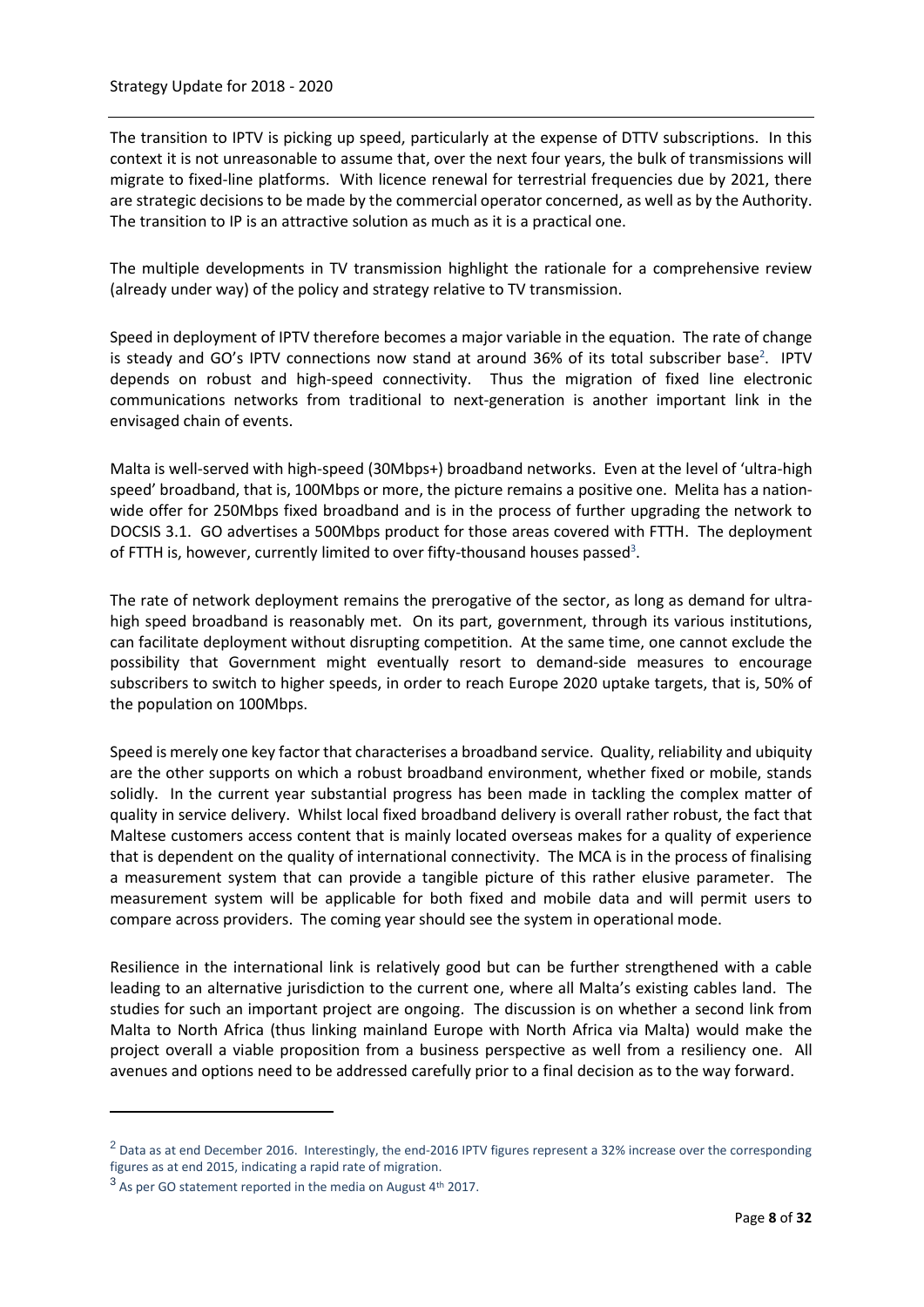Ubiquity in fixed broadband cannot be considered as being an issue in Malta. The same can be said of mobile broadband. However, rising demand can strain network capacity, hence the need to bring to market the necessary spectrum for sustained quality of service. The MCA intends to pursue this strategy in a co-ordinated fashion and beyond measurement and information, will also explore the setting of standards in service provision as part of spectrum licence conditions.

Last, but not least, the MCA will ensure that a competitive environment is upheld, not only by means of market analysis and regulatory remedies but also via the provision of the necessary stock of frequencies required for a competitive operation.

The MCA's role as advisor to Government will continue to be sustained in 2018, following the current, rather busy year on this front. This had to do mainly with the input to the Maltese Presidency on the successful closure of the Roaming Regulation dossier and in achieving considerable progress in the Electronic Communications Code. The latter is still some way from conclusion and it is envisaged that activity on this front will be intense, starting with the ongoing discussion at Council Working Party level and thereafter with transposition. The MCA will also continue to participate, along with the other BEREC members, in providing its input to the EU Commission relative to the Code at the regulatory level.

Another notable deliverable to address will be the upgrading of the National Broadband plan, in order to factor in envisaged developments in relation to the deployment of 5G and the gigabit society. Beyond commitments made at EU level relative to the attainment of these targets it is premised that the achievement of these milestones would put Malta in the ideal position to tap the socio-economic benefits that derive from advanced infrastructures. Further reference to this aspect can be found in the section dedicated to Innovation below.

Network security remains at the top of the agenda and it is envisaged that following the fact-finding carried out this year a rolling audit will be established thereafter. The setting up of such an ongoing arrangement is to be considered as a win-win for operators and users alike. Partly in this context the MCA will also launch an initiative set at collecting infrastructure mapping information from available sources.

# Postal Services

Despite the ongoing decline in letter mail volumes, which are only partially offset by incoming registered mail and parcels, Maltapost's income and profits remain sustained. Even so, the MCA's priority to follow closely possible developments in the market, expressed last year, remains valid. One such development may be the EU regulation for more transparency in cross-border terminal dues, which moves closer towards agreement and formalisation.

The MCA will continue to press for quality of service delivery at the established efficiency targets, whilst exploring options available in affording the incumbent the necessary flexibility to seek a rightsized Universal Service Obligation, in order to secure the necessary efficiencies in its operation.

Maltapost's quality of service delivery – currently set at 95% next-day service – hit a snag throughout 2016 and is a cause of some concern given the sustained drop. Maltapost's performance has since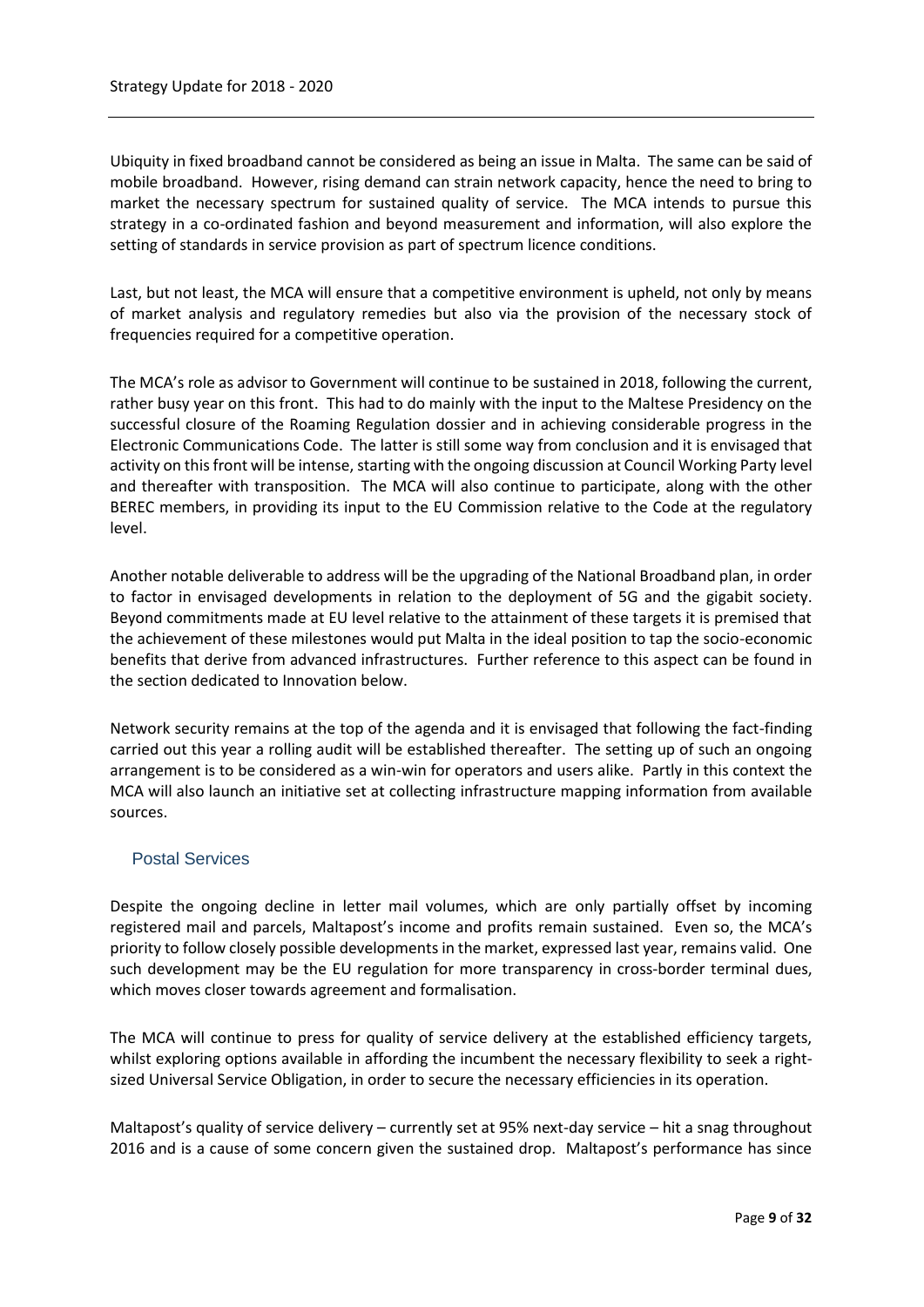improved but the situation will be monitored. The inclusion of postcodes in the standard legal address should contribute to improving the situation on this front.

Meanwhile the wider phenomenon of incoming mail and the competition scenario will continue to be monitored in order to ensure that existing asymmetric regulation continues to be effective and of benefit to operators and consumers alike.

There are therefore no particular changes envisaged in the MCA's strategy for Postal services, which retain a high level of importance in the overall socio-economic fabric and increasingly play a lead role in the development of a vibrant eCommerce sector.

# E-Signatures

Following the successful transposition and implementation of the necessary processes and procedures, the MCA is now in ongoing operations mode. So far two applications are being processed, one of which the Government IT agency. These are providing the necessary 'proof of concept' and should attest to the solidity of the established processes and procedures. Other queries from possible applicants are being addressed. The intention is to offer a registration framework that is robust and at the same time lightweight enough to attract applicants to register in Malta.

The MCA will monitor the situation and make the necessary ameliorations to the registration and subsequent monitoring processes in a cycle of continuous improvement.

#### **Promotional Mandate**

# Information Society and Economy Initiatives

Article 4(3)(u) of the MCA Act (Cap 418) provides the MCA with the mandate to "perform such other functions, including functions aimed at promoting the information society". The Information Management and Development function is now embedded as a core activity of the Authority and constitutes a logical continuity with its regulatory mandate, bringing supply of, and demand for, electronic communications together under one coordinated activity. The EU Commission's DG Connect follows the same logical structure, as also reflected in the Digital Society and Economy Index (DESI), which is the Commission's measuring tool for progress within this policy area by the individual Member States.

Malta enjoys an overall 12<sup>th</sup> place within the DESI and is among the front runners on a number of subindices relating to infrastructure deployment. On the 'demand side' the going has been more difficult, with digital literacy still in catch-up mode, in relation to equivalent statistics in other Member States. Even so, results in the past few years have been very encouraging and progress has been tangible, providing the impetus for further progress.

The Authority is well aware of the literacy issues and which cohorts lie on the wrong side of the digital divide. Drives to bring literacy to over 50's and senior citizens will therefore continue with added emphasis. At the same time, fresh emphasis is being placed on training that goes beyond mere literacy and into applied use, that is, training people to maximise the benefits of online tools, which can make internet usage a much more meaningful - and productive - proposition.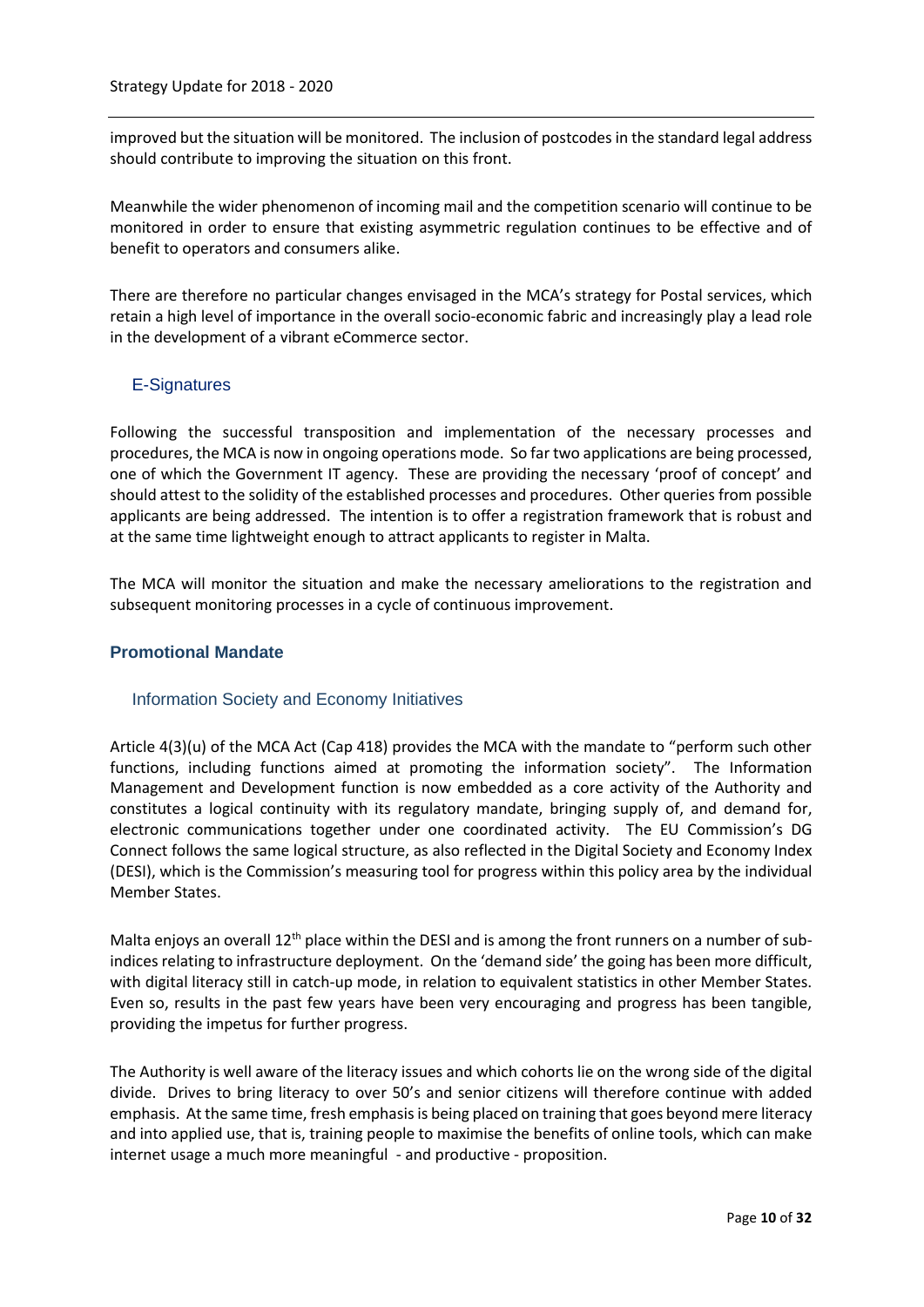The MCA has this year embarked on a focused strategy in the area of the Information society such as to validate and review its direction in this area. The strategy is in the process of finalisation.

The strategy, whilst validating the thrusts currently under way, has also identified a number of areas where focus should be placed. Notably it advocates a shift from encouraging the first steps in digital accessibility to encompass digital facilitation in a number of areas, such as eCommerce, coding and safety among others. Already, a number of measures to address this emerging gap are in place, but the intention is to increase the tempo of related project activity, in order to cater for what is perceived as being a new divide. This is identified as consisting of those persons who have basic skills and the means to access technology but for various reasons may be falling behind in the ability to realise the full benefits of ICTs.

The awareness of this new divide does not dilute the importance of catering for those who may not yet have even the basic skills, possibly due to the expense involved. Notable among the training scheduled for citizens is a scheme that is set to provide not just the training but also reconditioned hardware and subsidised Internet subscriptions for a determinate time-period. In this way pensioners who may be discouraged by the added expense will be encouraged to take the plunge.

Training schemes in the applied use of the Internet and data-enabled smart phones and tablets will be ramped up, on the basis that this is a second essential step to improving literacy. Once the basic Internet needs have been satisfied people need to remain fired up with the knowledge that they can reap tangible benefits out of their new-found skill. Enabling them to make the best use of useful applications is one such way.

The issue of literacy does not stop with private citizens but spills over into the business sphere and here, perhaps, the issue is of greater concern, as bricks and mortar outlets are increasingly challenged by online alternatives. Beyond the immediate crisis-management arguments, however, the opportunities open to businesses that embrace online trading are undoubted and substantial. Hence the push by the Authority to encourage the business community to increasingly make use of online solutions, via the continuation of multi-year initiatives commenced this year.

The younger generation does not have problems with getting online, with practically a 100% Internet presence. In this case the emphasis continues to be on coding at an early age in order to encourage the younger generation to become enablers rather than users. The coding programme has been expanded and will continue in earnest.

The extent to which the outcome of this function will be of significance will also depend on the financing that will be made available. Apart from government financing other sources are actively sought, including funds of EU provenience. In the latter case funding normally comes with a requirement for cross-country collaboration and therefore presents the added advantage of crossfertilization of ideas with corresponding entities in other Member States.

# Innovation and Investment

This strategic objective embraces various work-streams and initiatives, spanning both 'traditional' sectors that essentially fall under the MCA's regulatory mandate and other business sectors in the wider ICT sphere, that do not.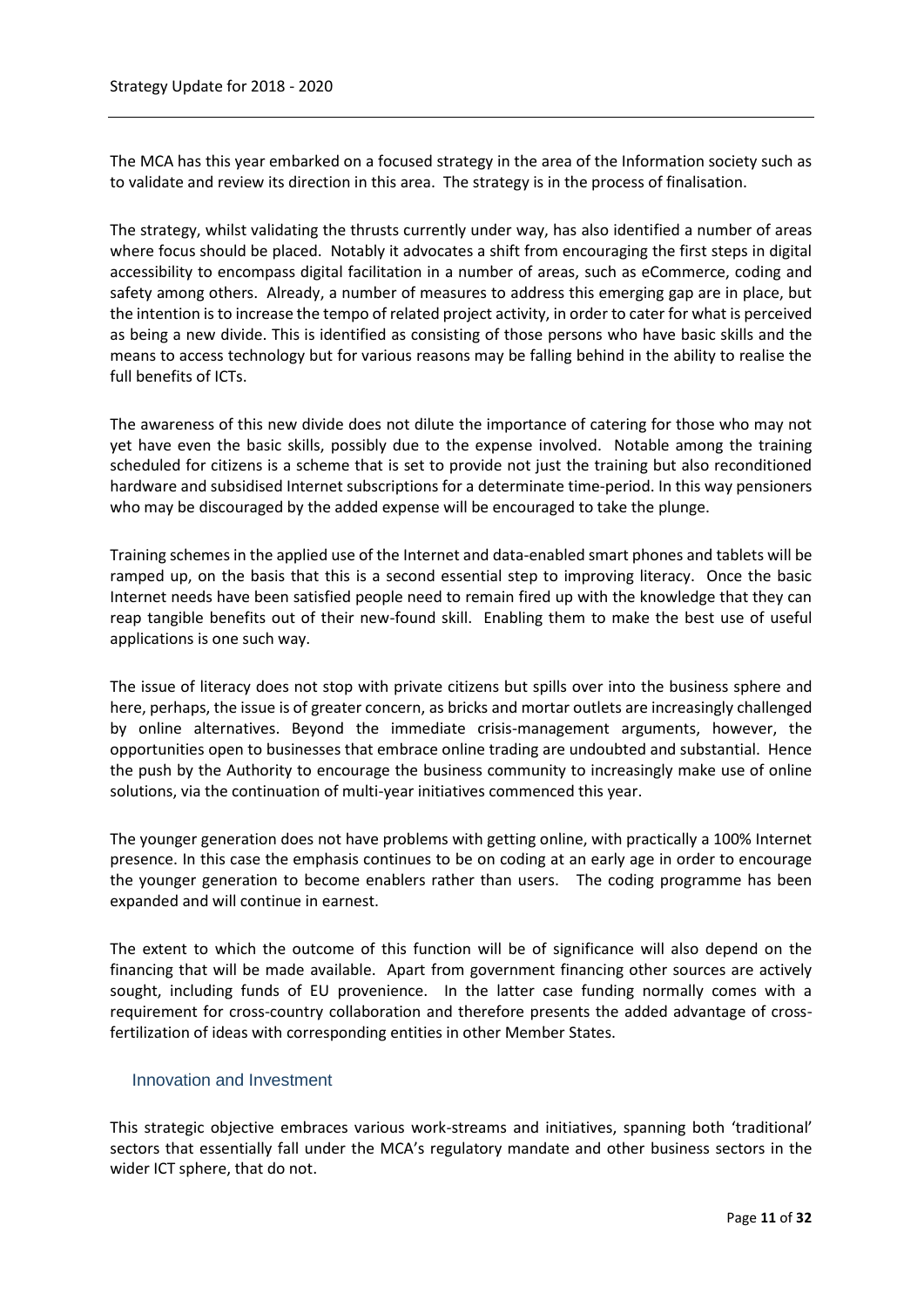In 2016, the MCA began to focus on Innovation as a distinct strategic objective, in order to give it the necessary profile as a mainstay of the Authority activity. A five-pronged plan was launched, with implementation of related strands commencing during the same year.

The current year sees a more mature phase in the plan, with the related strands now entering a consolidation phase. Notably, ZEST, the annual event intended promote and facilitate digital business, is now in its second edition. A repeat of last year's success, or better, will consecrate it as a staple, key to Malta's digital business start-up scene.

To further advance market intelligence and foresight that will contribute to further development in the Maltese start-up ecosystem, last year the MCA partnered with Startup Genome. The aim of this partnership was that of securing that Malta's inclusion in their report, which examines and benchmarks start-up ecosystems globally. The Report revealed that Malta shows significant growth potential as a start-up ecosystem, scoring particularly highly in talent and market reach. Despite having the smallest ecosystem in terms of value, which currently stands at €770 million, Malta's growth rate is significantly higher than the regional average. This indicator reveals positive prospects for the ecosystem's ability to increase the density and valuation of Malta-based start-ups in the near future. Collaboration with Startup Genome is envisaged to continue during next year.

Other activities that commenced in 2016 will run through the current year and into 2018. This will be the third year of the Innovation initiative and should see its emerging maturity, partly through signs of a consolidation in outcomes.

Throughout the first two years' experience it has emerged more clearly that Malta needs a focal point in order to build a lasting tech start-up culture. A fresh thrust is therefore envisaged with a view to establishing a co-ordinated institutional approach. The consolidation of digital economy and innovation under a Parliamentary Secretariat within the Office of the Prime Minister can facilitate the development of more holistic policy frameworks and programmes for new digital sectors. Taking note of Government's pledge to set up a dedicated body in line with its vision to position Malta as a hub for start-ups, the MCA aims to be a lead partner to Government in this front. To this effect, drawing on its technical expertise and experience, the MCA has presented a series of proposals for Government's consideration.

As regards, the pursuit of innovation in those areas deemed as making up the MCA's established mandate, this has to do primarily with the technology component, and in particular with spectrum policy and management. On this front, the MCA will be reviewing its spectrum policy and strategy. It will also be proposing updates to Government relative to the national broadband plan, in line with agreements made at EU Council level. These updates are set at incorporating the necessary plans for the introduction and eventual launch of 5G on a national scale as well as with respect to the undertakings made relative to the Gigabit society.

The spectrum test and trial licence framework should hopefully see more applicants in 2018, thanks to the reframing of the licensing regime and the launch of a communications campaign. Work on the development of satellite communications services is now focusing on the development of a framework for satellite filings and work continues in earnest.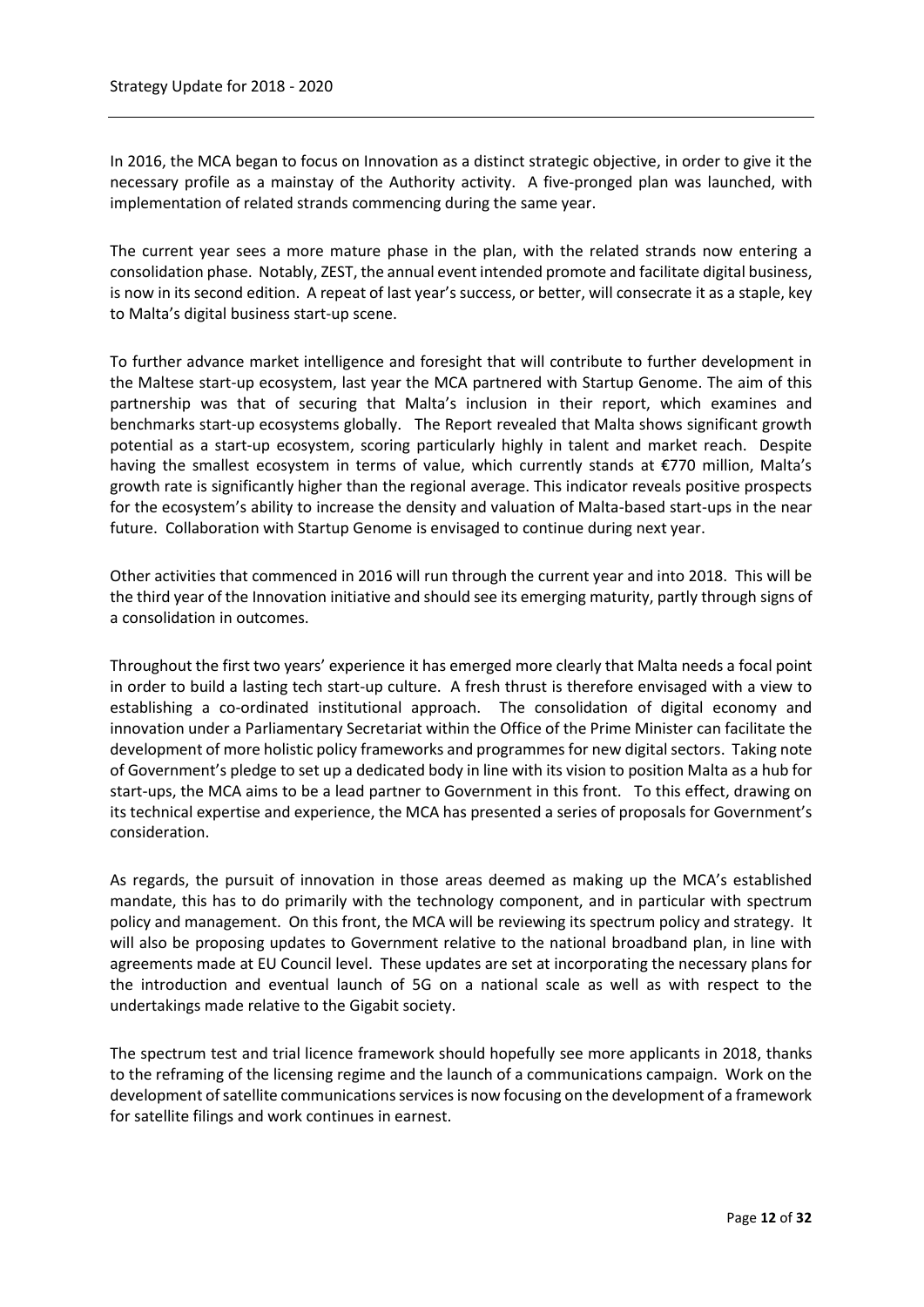The study on an alternatively-routed international data gateway to Europe is ongoing. It is now at a cross-road, with the EIB recommending that the Malta-Europe route is also linked to North Africa, for the consolidation of the project's economic feasibility, over and above its strategic value.

In all instances, work on areas entailing innovation is painstaking and results take time to materialise. Focus and perseverance are key virtues that need to provide the necessary inspiration in the delivery of the tasks involved.

As in the case of Information Society strategic objectives, initiatives undertaken in the innovation arena are based on a clear legal mandate that is provided under Article 4(3) of the Malta Communications Authority Act (Cap 418).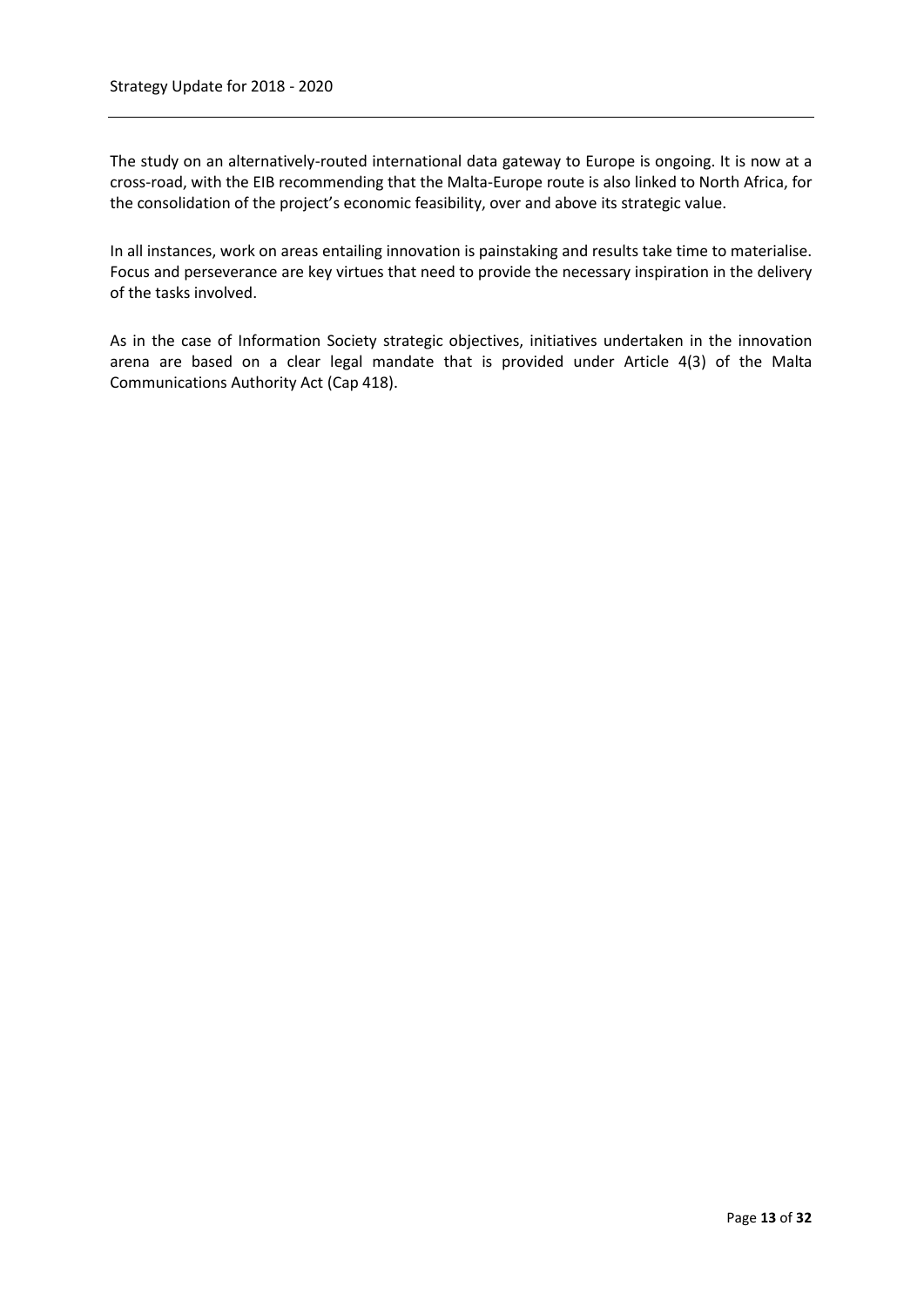# <span id="page-13-0"></span>3. KEY CONSIDERATIONS

The underlying context to the Strategy Update for the period 2018-20, provided in Section 02, effectively translates into the following key considerations, most of which have been identified in the previous update but nonetheless remain relevant for the period under review:

- An adequate variety of consumer choice and value for money need to subsist.
- The Authority will strive to maintain competitive stimuli in the market via the right mix of asymmetric and symmetric obligations.
- The Authority will continue to support a review of the ex-ante concept of Significant Market Power (SMP) in light of the potential issue of joint dominance.
- Regulatory measures will continue to support both infrastructure- and service-based competition, in the new high speed environment.
- **Facilitating the deployment of high speed electronic communications networks remains a** priority.
- **The International dimension of the Authority's work, especially with regard to electronic** communications, will remain significant in the foreseen plan period.
- The Authority will continue to be actively involved in advising Government on, and thereafter in assisting with transposition of the European Electronic Communications Code.
- Active participation in BEREC and EU fora carries renewed importance in view of the need to consistently put forward Malta's position, particularly in areas which are of particular relevance to the local scene.
- $\blacksquare$  The proposal by the Authority for assumption of ex-post powers, for the sectors that it regulates, assumes renewed importance in light of market developments.
- $\blacksquare$  In the meantime, the Authority will continue to monitor market developments on an ongoing basis and update its work programme accordingly
- Additional consumer-related powers would also render the Authority more effective in the execution of its mission and enable the application of a one-stop shop concept to the benefit of end-users.
- **Consumer protection will continue to be addressed through a mix of awareness raising** activities and enforcement.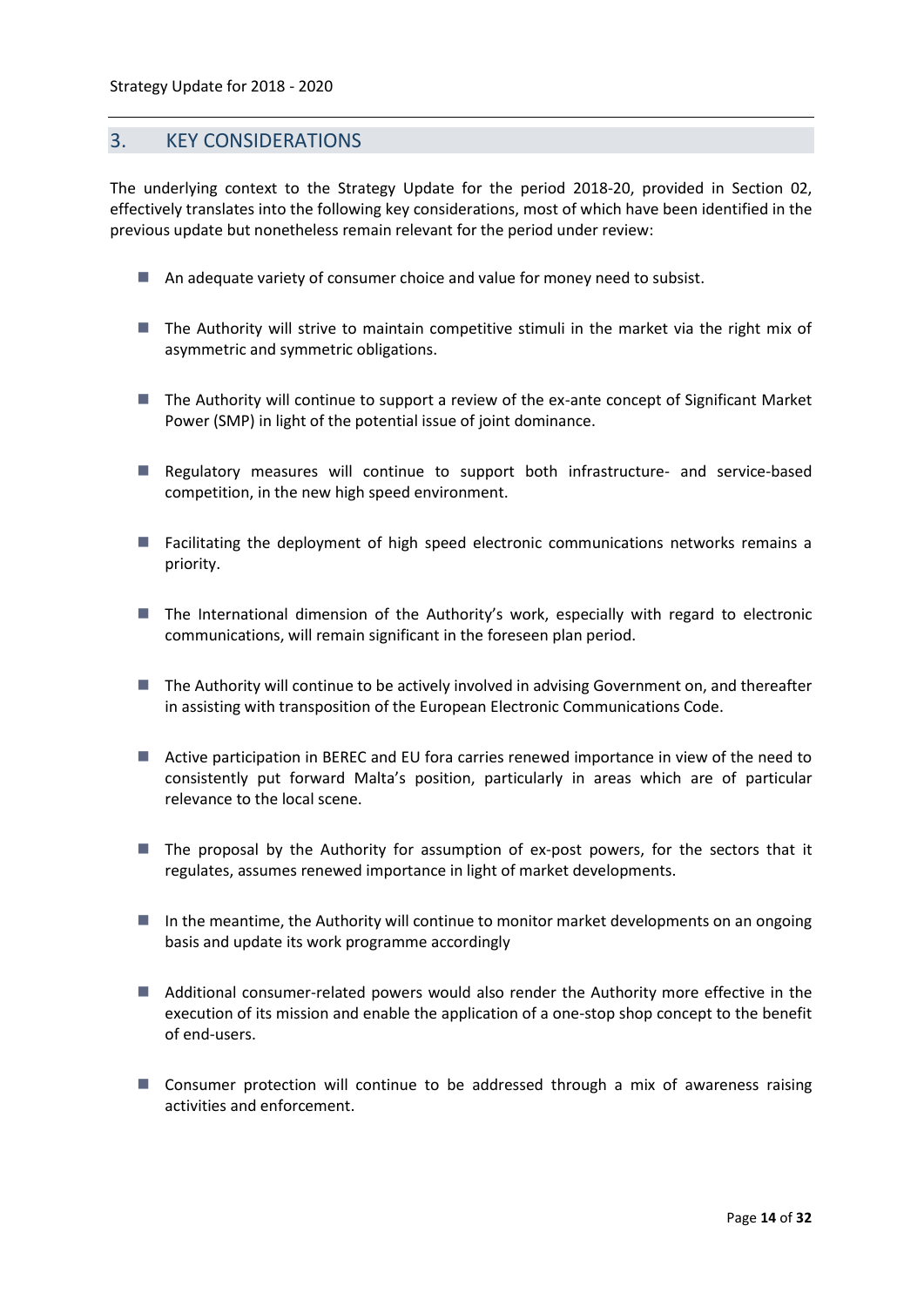- Wider public awareness of the MCA means better dissemination of information to users as to their rights.
- Overall, the continued development of the Authority's communications strategy remains a priority.
- An assessment of quality of consumer experience, with focus on fixed and mobile broadband, serves to give a more comprehensive picture of service delivery.
- **Spectrum management will serve as a key tool in ensuring efficiency and quality in service** delivery.
- Spectrum policy and management are best exercised at the level of national jurisdiction, within an overall European and international strategic and high level policy framework.
- The 700MHz band will be cleared within required timeframes, in the ambit of a wholesale review of terrestrial television transmission policy
- $\blacksquare$  Services will be delivered within required levels of network security and resiliency.
- ICT user-oriented training programmes will be targeted specifically at the most vulnerable groups and individuals in order to bridge the digital divide, but will also serve to encourage youngsters to eventually take up IT as a profession.
- The main challenge in a liberalised postal market will be ensuring the sustainability and currency of the universal service in an openly competitive environment, in the face of declining letter mail volumes.
- The Authority will provide the necessary assistance to Maltese SMEs and micro-enterprises to embrace ICT more, particularly eCommerce.
- Connectivity is key and Malta's insularity presents a singular dimension in this respect.
- The attraction of communications activity to Malta should ultimately be of direct benefit to operators in that it increases demand for networks and services.
- Home-grown innovation in the ICT sector will be encouraged and assisted.

The above considerations effectively serve to shape this Strategy Update.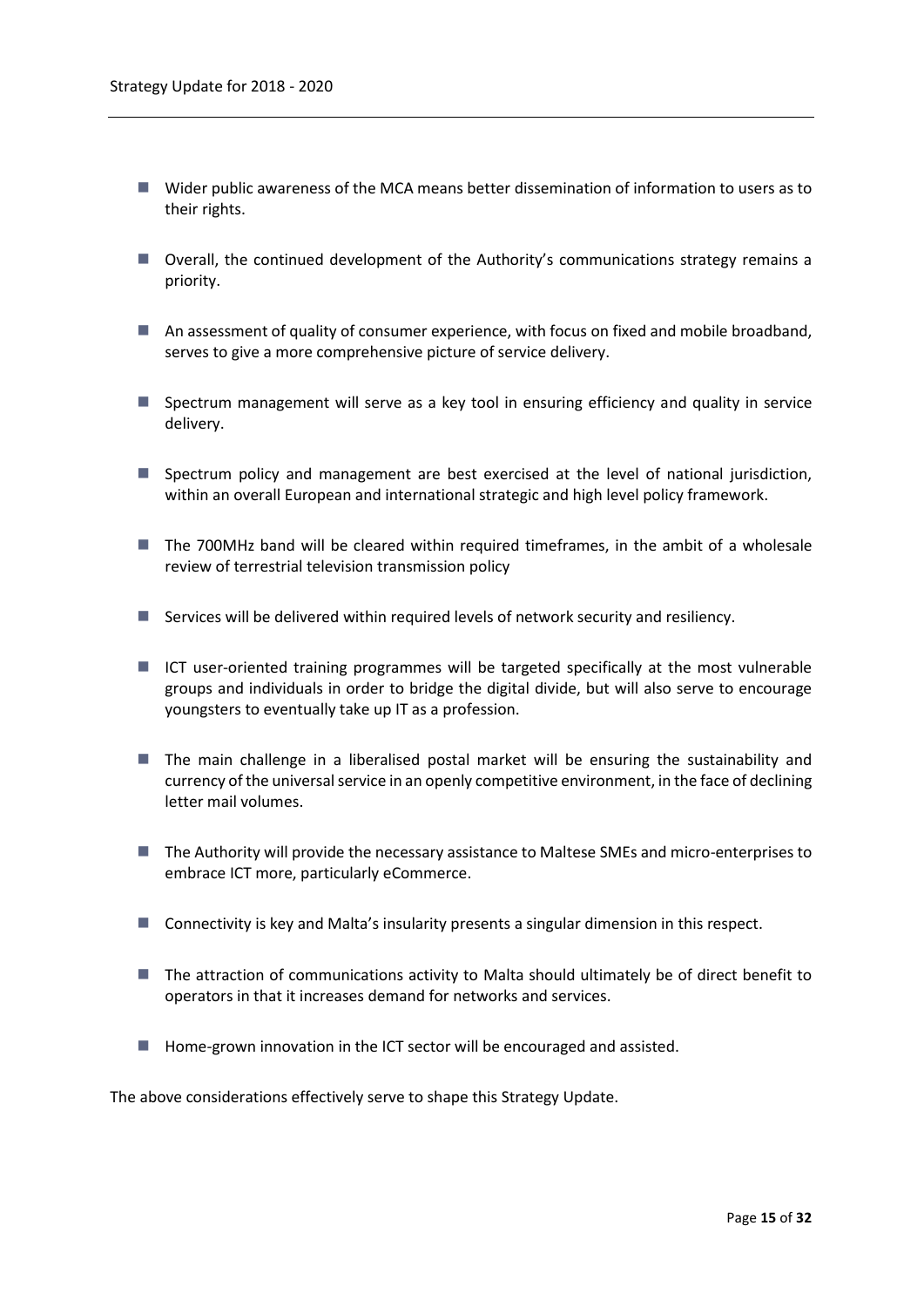# <span id="page-15-0"></span>4. MISSION AND UNDERLYING PRINCIPLES

The MCA's mission statement is stated hereunder:

- **To promote and safeguard sustainable competition, customer choice and value for money in the electronic communications, e-commerce and postal sectors, and**
- To facilitate the development of an environment that is conducive to investment, **innovation, social inclusion and economic growth.**

The Mission Statement is reviewed annually and amended from time to time in order to maintain its currency vis-à-vis the MCA's evolving mandate.

In carrying out its mission the MCA is committed to performing in a manner that is transparent, proportionate, non-discriminatory and objective. The MCA's mission statement embodies a set of principles, which the Authority holds central to all the activities that it carries out, and namely that:

- $\blacksquare$  The objective of competition regulation is the attainment of a range of communication services of high quality, at competitive prices, provided by multiple sector players.
- In the absence of competition, regulation will seek to simulate the effects of competition.
- Competition regulation should ideally consist of a co-ordinated raft of ex-ante and ex-post tools.
- In reaching its regulatory objectives the Authority shall make use of both asymmetrical and symmetrical regulatory tools.
- **Regulation will cater for the interests of consumers but will also take into account the** exigencies of service providers.
- **Regulation will respect the principle of technological neutrality and be sufficiently flexible as** to facilitate change and innovation.
- Beyond regulation, timely and relevant information to stakeholders is another important means of safeguarding consumer interests as well as stimulating competition.
- The Authority's decisions will be reasonably transparent and accessible to all in order to facilitate decisions by market players, policy makers and other stakeholders.
- The need for consultation with all stakeholders concerned remains a cornerstone of transparency, particularly in situations where significant changes are foreseen.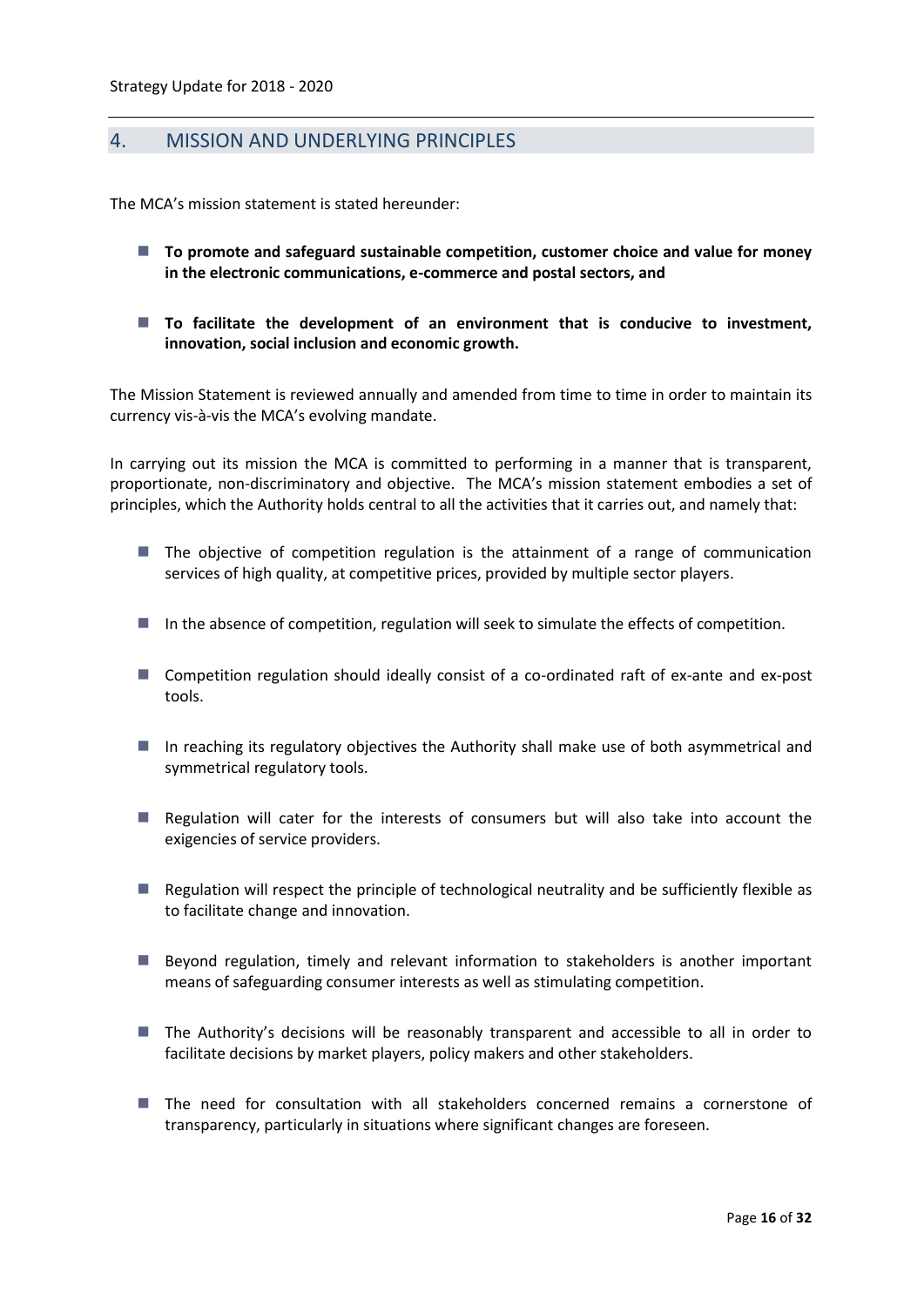- The MCA's activity should serve to overall contribute to Malta's transition to a knowledge society and economy and to the maximisation of social and economic welfare.
- **The MCA will advise Government on all aspects in relation to its mandate and in the provision** of such advice will give due weighting to local sector circumstances.
- Any MCA advice to Government regarding rights of use will be based on criteria that balance the need for Government to maximise the economic value of its assets with the impact of their utilisation on society and the wider economy.
- The Authority will be proactive in promoting Malta as an ideal venue for investment in communications intensive activities.
- The pursuit of innovation shall be treated both as a culture (inspiring, facilitating and concerting discussion and foresight) and as a function (stimulating, facilitating and promoting the growth of digital business activity in Malta).
- In order to achieve its mission the MCA will continue to retain the necessary freedom to operate, whilst remaining accountable with respect to achieving Government's policy objectives.
- **The MCA will consistently seek collaboration from Governmental and other stakeholders in** the pursuit of its mandate.
- $\blacksquare$  The MCA's performance will be measured and reviewed on an ongoing basis.
- The Authority will maintain the right level and mix of expertise in order to fulfil its mission.
- The MCA will ensure that it is sufficiently resourced to carry out its mission and mandate at optimal levels.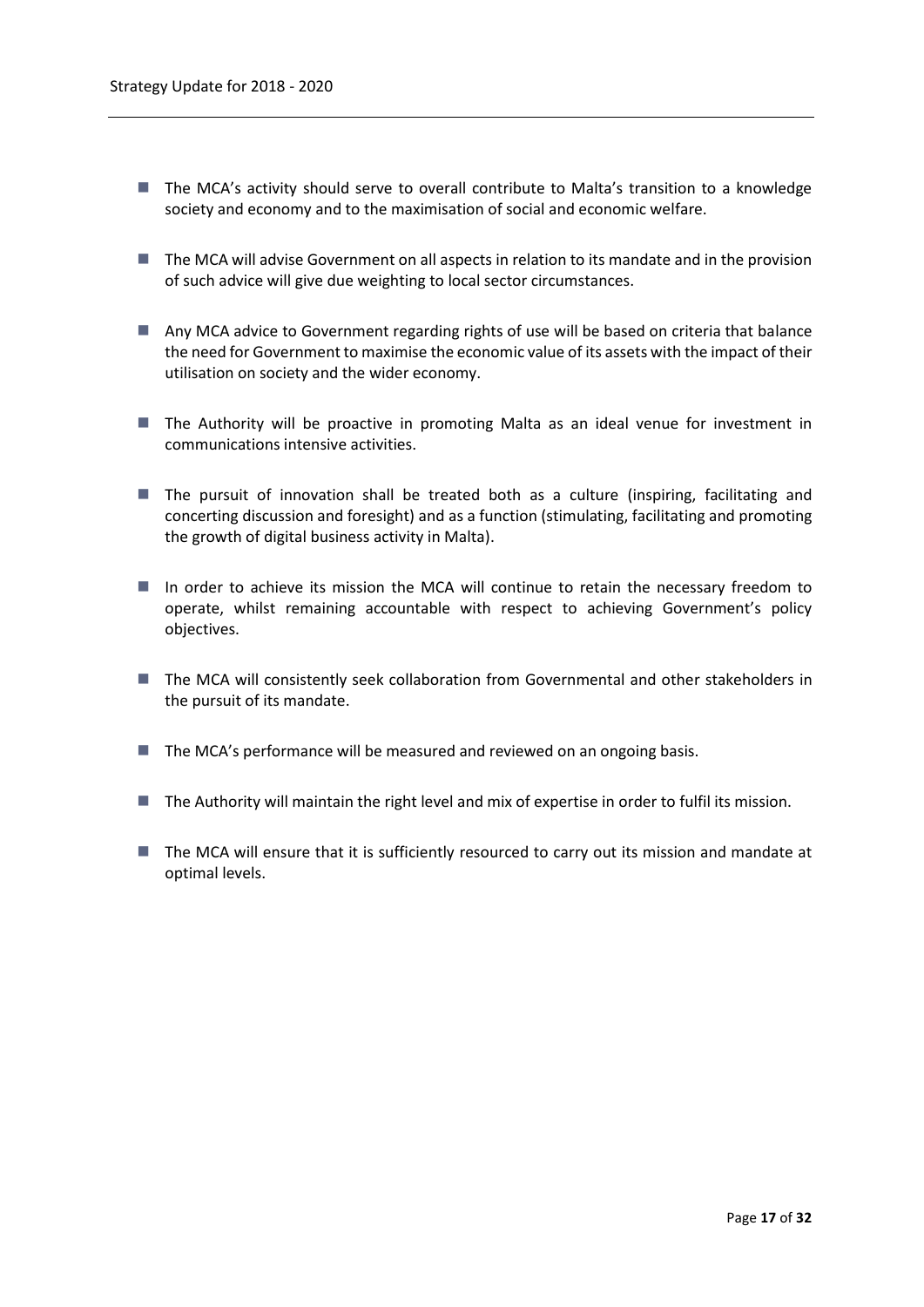# <span id="page-17-0"></span>5. STRATEGIC OBJECTIVES

The MCA's Strategic Objectives for the period covered by this Plan may be seen below. As with the Mission Statement, these objectives are reviewed on an annual basis and changed or fine-tuned to maintain full consistency and currency with the MCA's mandate in the context of the fast-changing environment in which it operates.

Thus the Authority's objectives change over time according to the priorities that it sets in line with emerging sector trends. In the course of drafting of the 2016 Strategy Update, the Authority effected significant changes to its objectives, in order to emphasise developments taking place on the Innovation and eCommerce fronts. These changes have been tracked for the past two plan periods.

In light of recent and forthcoming developments, no changesto the Authority's current raft of strategic objectives are seen as being necessary in this update. The forthcoming year is seen as representing continuity at the strategic level.

Meanwhile, a number of focused sector reviews' slated for the current year' are in the process of being finalised for public consultation, prior to adoption. The forthcoming plan year should witness the commencement (or the continuation) of the implementation phase of these various sector strategic reviews, which have served mainly to provide fresh focus but overall no change in direction to strategic thrusts.

The MCA's Strategic Objectives are therefore unchanged, and read as follows:

# Electronic Communications

- T1 Promoting and safeguarding competition in the electronic communications sector.
- T2 Ensuring that electronic communications undertakings provide a transparent, value- formoney service to users whilst adhering to incumbent social obligations.
- T3 Contributing to the development and implementation of electronic communications regulatory policy.

#### e-Commerce

- E1 Facilitating the development and uptake of eCommerce and other online services.
- E2 Supervising the provision of electronic signatures and trust services.

#### Postal Services

- P1 Safeguarding sustainable competition in the Postal Sector.
- P2 Ensuring that postal undertakings provide a transparent, value-for-money service to users whilst adhering to incumbent social obligations.
- P3 Contributing to the development and implementation of Postal regulatory policy.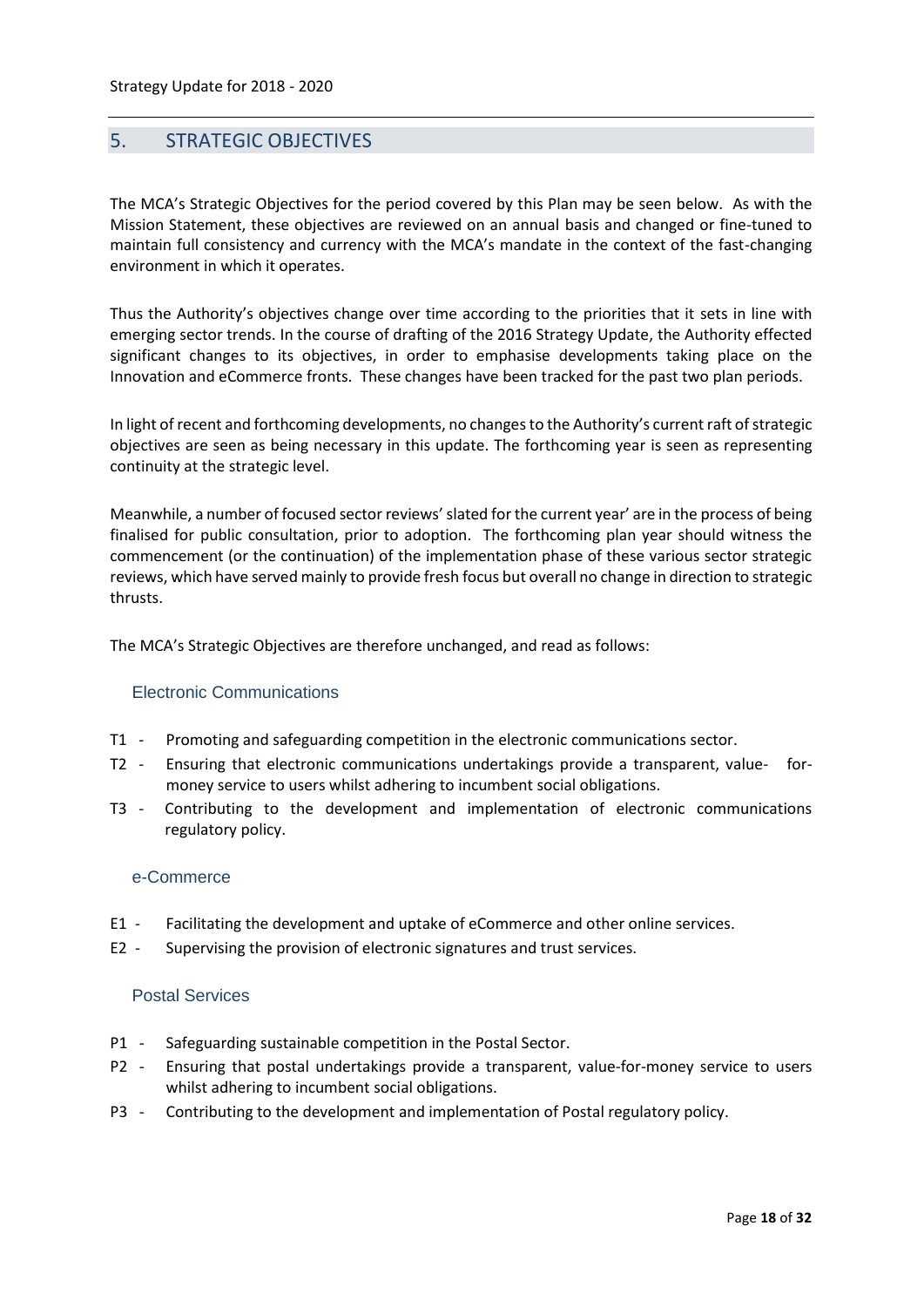# Information Society

IS1 - Achieving widespread e-literacy and digital inclusion.

# Business Development and Innovation

IN1 – Promoting and facilitating business development and innovation in the sectors under the MCA's purview.

The MCA's projects and ongoing tasks will all be targeted to address any one of the above strategic objectives, barring activities of an internal or operations support nature.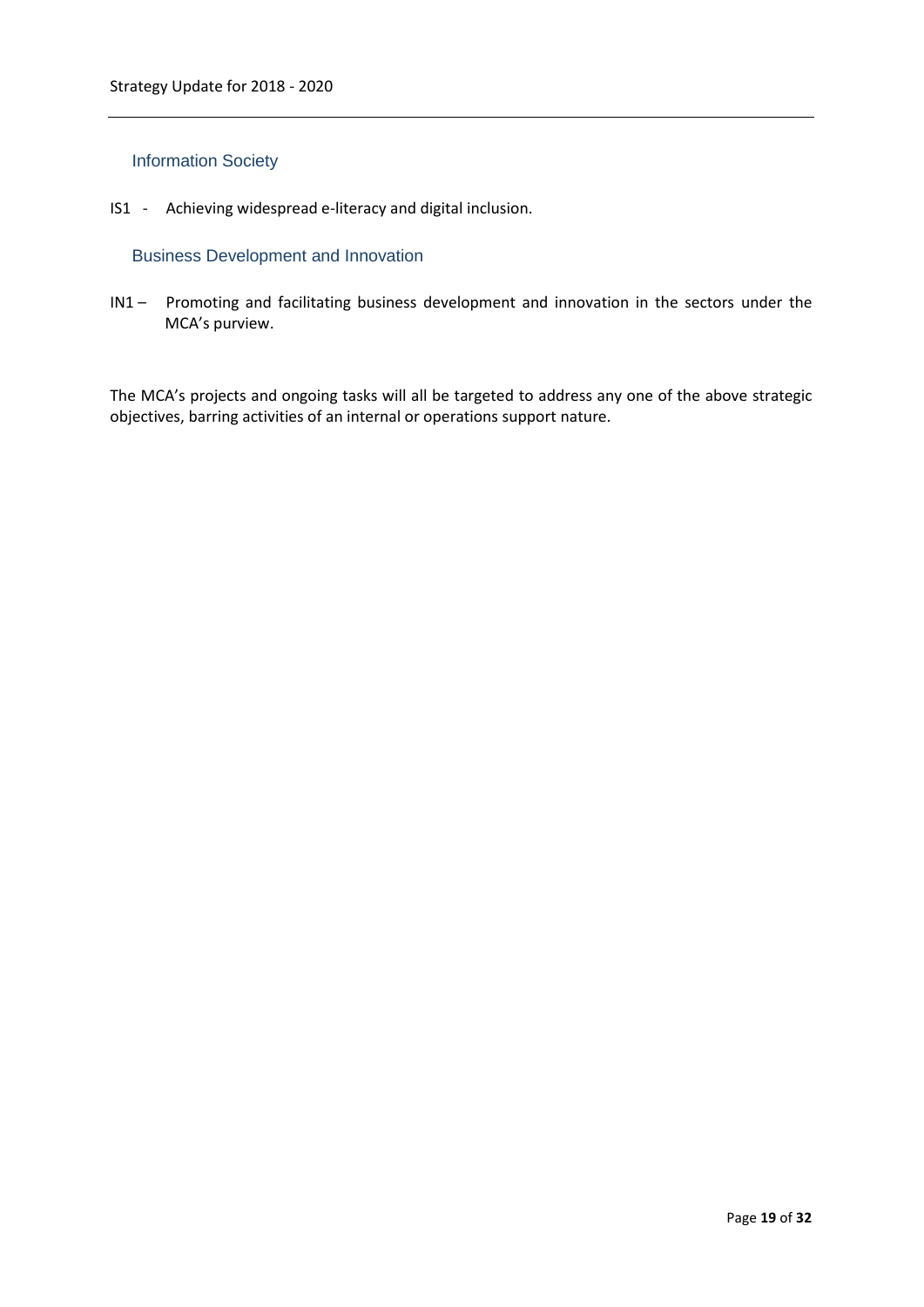# <span id="page-19-0"></span>6. INDIVIDUAL STRATEGIC OBJECTIVES – OUTLOOK/KEY TASKS/NEW **THRUSTS**

The MCA's major thrusts for the period under review, categorised by Strategic Objective, are outlined below:

#### **Strategic Objective T1**

**Promoting and safeguarding competition in the electronic Communications Sector.**

#### **Outlook**

- Maintaining conditions for a multi-player scenario.
- Catering for potential oligopoly situations.

#### Key Tasks

- Awarding 800Mhz and continuing process to clear 700Mhz band.
- **Publishing and commencing implementation of the National Spectrum Management Strategy.**
- Continuing scoping work on spectrum earmarked for 5G.
- **Managing information as the means to promote competition.**
- **Continue making the case for assumption of ex-post competition regulation powers.**
- Maintaining the compliance framework set at safeguarding a competitive environment.

#### New Thrusts

 $\blacksquare$  Key thrust will be in respect of maintaining a suitably competitive environment and retaining the capability to intervene effectively if competition regulation is deemed necessary.

# Key Performance Indicators

The MCA will continue to monitor progress vis-a'-vis this objective via the following key performance indicators:

#### **Strategic Objective T1 – Key Performance Indicators**

- **Movements in number and variety of market players, as well as relative market shares.**
- **Price movements.**
- **Availability of updated wholesale agreements, Reference Offers and cost oriented** charges, where these are required.
- $\blacksquare$  New service offerings.
- Overall sector volume indicators.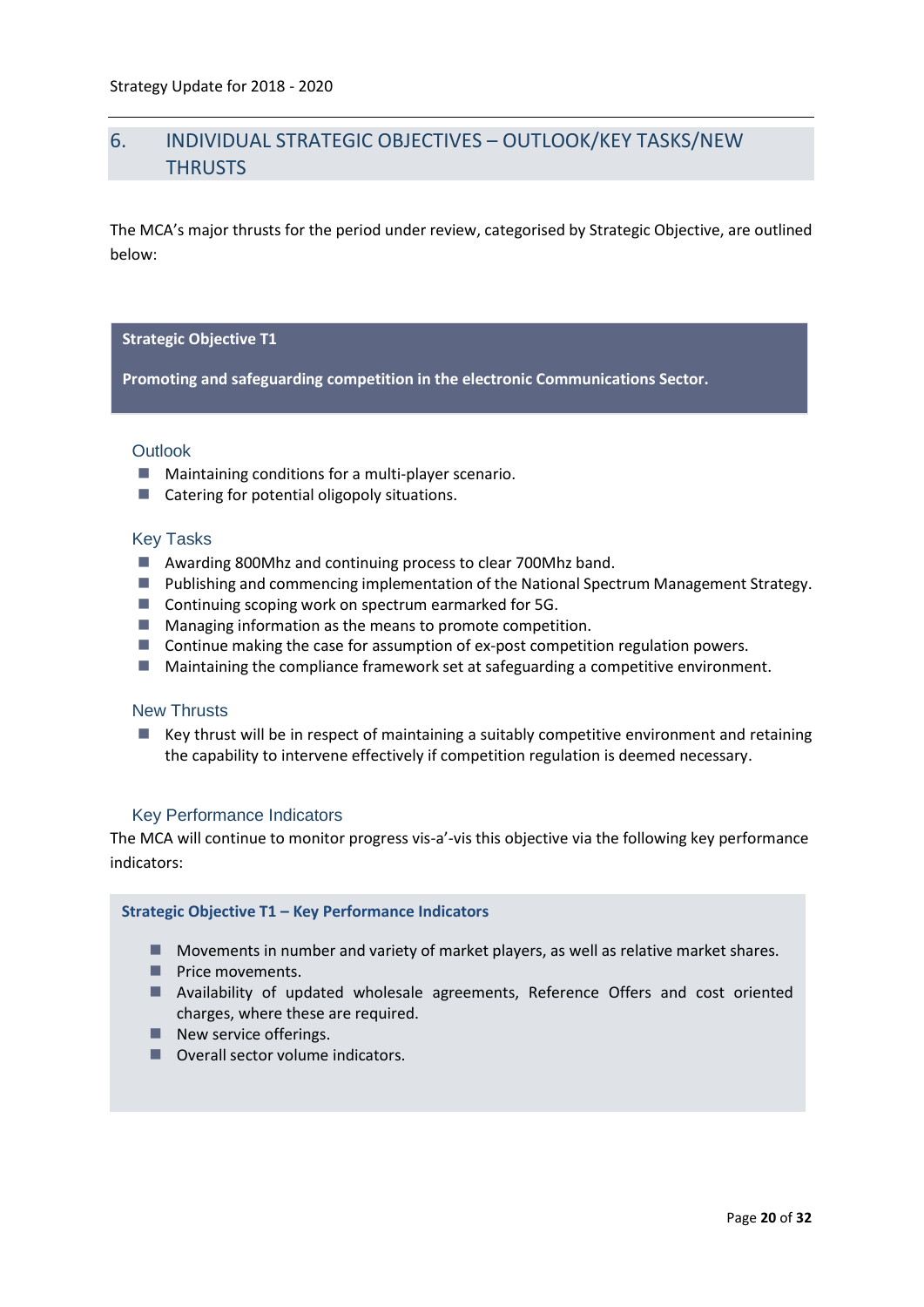# **Strategic Objective T2**

**Ensuring that electronic communications undertakings provide a transparent, value-for-money service to users whilst adhering to incumbent social obligations.**

#### **Outlook**

- Consolidating quality in fixed and mobile data service delivery.
- **Establishing a long-term way forward for commercial and General Interest TV transmissions.**
- Confirming resiliency and security of networks.
- **Maintaining focus on consumer empowerment and protection.**

#### Key Tasks

- Reviewing operators' QoS delivery especially in data services.
- $\blacksquare$  Strengthening the MCA's powers vis-à-vis consumer protection.
- $\blacksquare$  Reviewing network integrity and resiliency.
- **Kicking off the implementation of the strategy for TV transmission for both Commercial and** General Interest transmissions.
- **Peroviding information to consumers via campaigns on relevant media and comparative** reports.
- **Managing the compliance framework in electronic communications and spectrum activities,** including the procurement of key equipment for the purpose.

#### New Thrusts

■ Renewed focus on security and resiliency of networks.

# Key Performance Indicators

The MCA will continue to monitor progress vis-à-vis this objective via the following key performance indicators:

#### **Strategic Objective T2 – Key Performance Indicators**

- **Publicly available information relative to required QoS measures.**
- Stakeholders' perceptions of the overall value and quality of services provided.
- Stakeholders' perceptions of the regulator.
- % of complaints placed with MCA dealt with satisfactorily.
- No. of ongoing inspections/site visits (interference, radiation, etc.) and outcomes.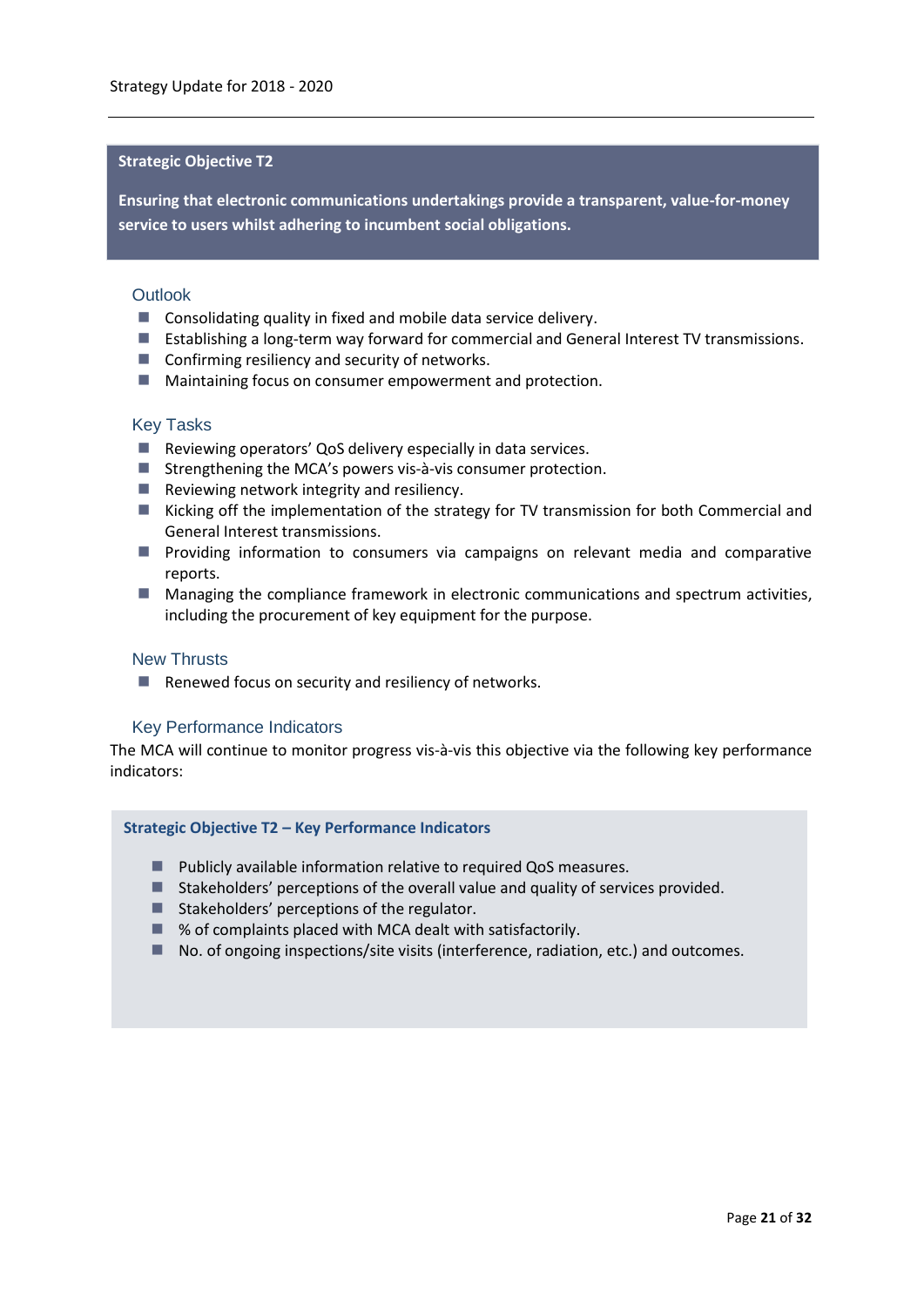#### **Strategic Objective T3**

**Contributing to the development and implementation of electronic communications regulatory policy**

#### **Outlook**

- Contributing to the articulation of the European Electronic Communications Code and transposition of relevant aspects.
- Contributing to the establishment of positions within BEREC and other international fora on key matters such as the EU SMP guidelines.

#### Key Tasks

- Continuing provision of input to Government on the various strands of the EU's Digital Single Market Strategy.
- Transposing the European Electronic Communications Code into Maltese law.
- Contributing to the review and amendment of the EU SMP guidelines.
- Interacting at various EU, BEREC and International fora, pushing forward the MCA and Malta perspectives on relevant matters arising.
- Ensuring Malta's participation in ITU 2018 plenipotentiary conference.

# New Thrusts

**Fig. 2** Focus remains on the European Electronic Communications Code and other actions resulting from the Digital Single Market Strategy that fall within the MCA's remit.

#### Key Performance Indicators

The MCA will continue to monitor progress vis-à-vis this objective via the following key performance indicators:

#### **Strategic Objective T3 – Key Performance Indicators**

■ The MCA will, on an ongoing basis, evaluate the effectiveness of participation in EU and international fora, as well as the provision of related advice to Government.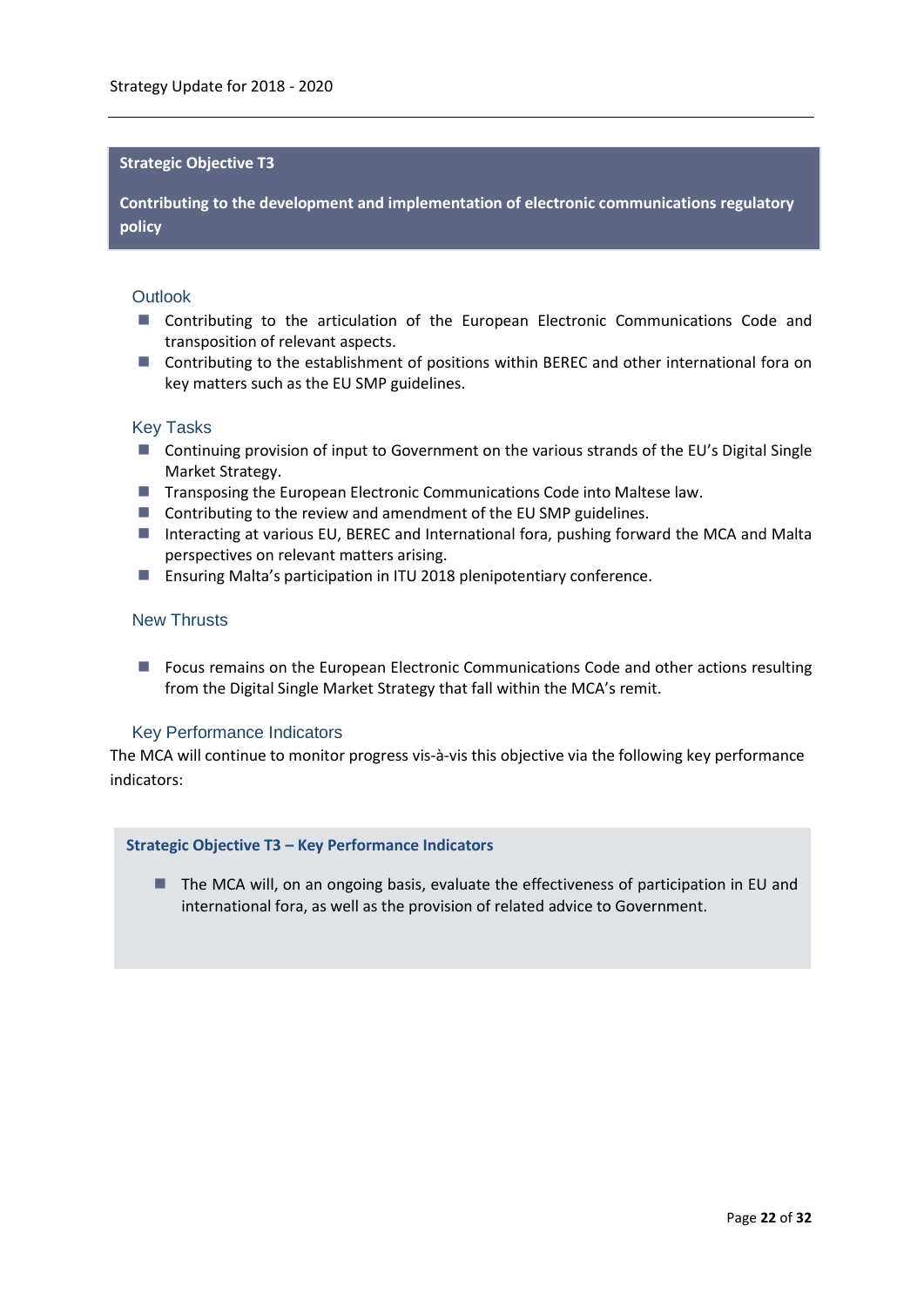#### **Strategic Objective E1**

**Facilitating the development and uptake of eCommerce and other online services.**

#### **Outlook**

- **Implementing work-streams emerging from the mid-term evaluation of the eCommerce** Strategy.
- Increasing public confidence in e-commerce.

#### Key Tasks

- $\blacksquare$  Increasing focus on eCommerce uptake by business.
- $\blacksquare$  Putting into operation the (EU funded) eLearning portal for SMEs.
- **Addressing other identified work-streams in the mid-term evaluation set at incrementing** outgoing eCommerce.
- Continuing awareness-raising of digital markets and the Cloud in the business community.
- **Providing free training on online transactions to individual citizens.**
- Maintaining an updated information database on e-Commerce activity, organising stakeholder fora and commissioning of surveys of public usage and perceptions of eCommerce.

#### New Thrusts

■ Increased emphasis on outgoing eCommerce.

# Key Performance Indicators

The MCA will continue to monitor progress vis-a'-vis this objective via the following key performance indicators:

#### **Strategic Objective E1 – Key Performance Indicators**

- $\blacksquare$  e-Commerce uptake figures in % of individuals.
- Cross-border eCommerce in % of individuals.
- Enterprises Selling Online in % of enterprises (SMEs).
- **Public awareness of the regulatory role of the MCA.**
- Public awareness of their rights with respect to e-commerce.
- Service provider awareness of their legal obligations.
- **Public perception with regard to the security of e-commerce transactions.**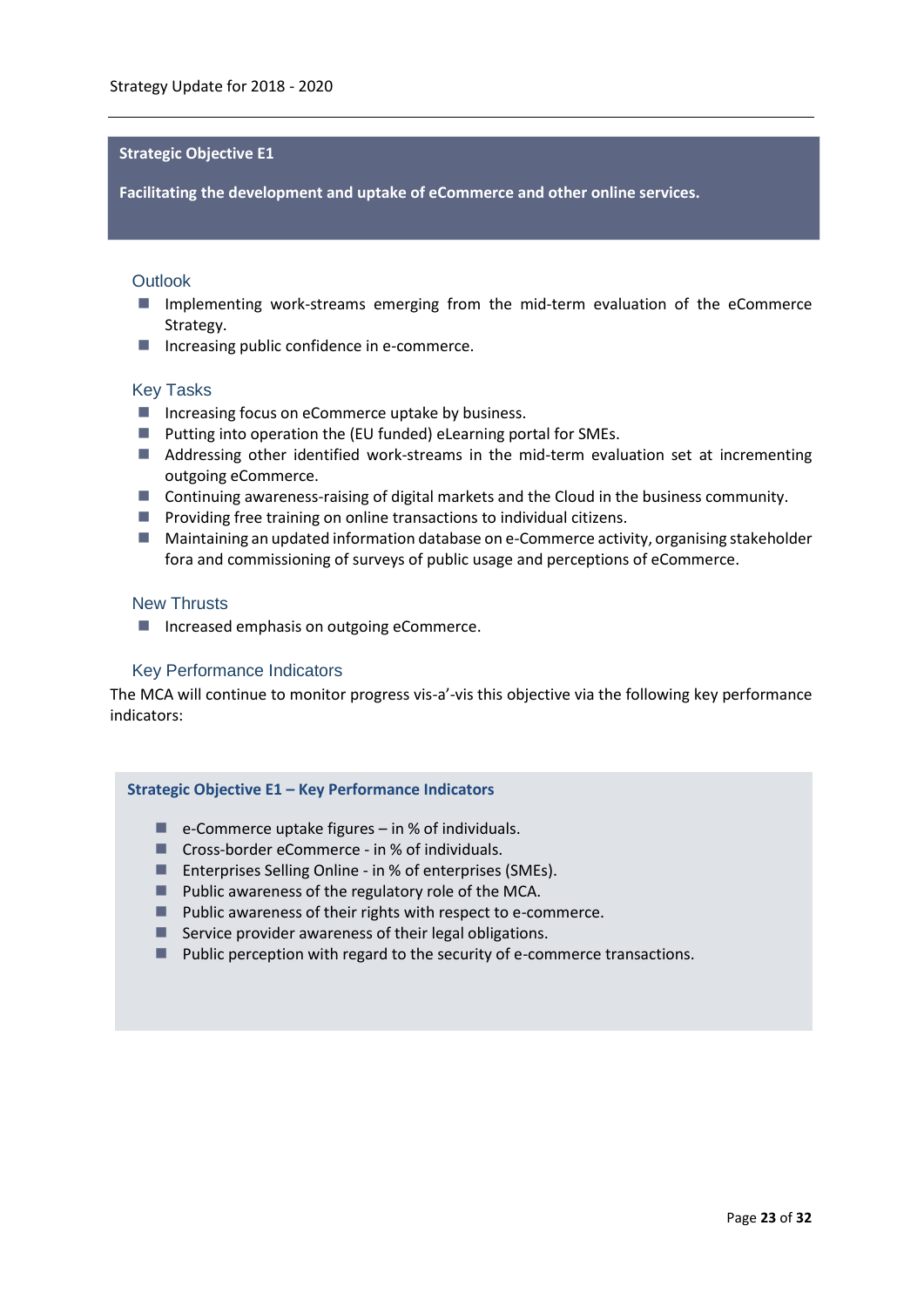#### **Strategic Objective E2**

**Supervising the provision of electronic signatures and trust services.**

#### **Outlook**

■ Operational phase of e-IDAS.

#### Key Tasks

- e-IDAS: promotion and management of related processes.
- Addressing other legal requirements of Information Society Services Providers (ISSPs).

# New Thrusts

**Focus shifts to the promotion of the e-IDAS licensing framework.** 

#### Key Performance Indicators

The MCA will monitor progress vis-a'-vis this objective via the following key performance indicators:

#### **Strategic Objective E2 – Key Performance Indicators**

- **The attainment of a registration process for CSPs and the relevant monitoring mechanism will** be the KPI for this strategic objective.
- Other KPIs for E1 as may be relevant for this objective as well.
- Number of entities on the Malta register.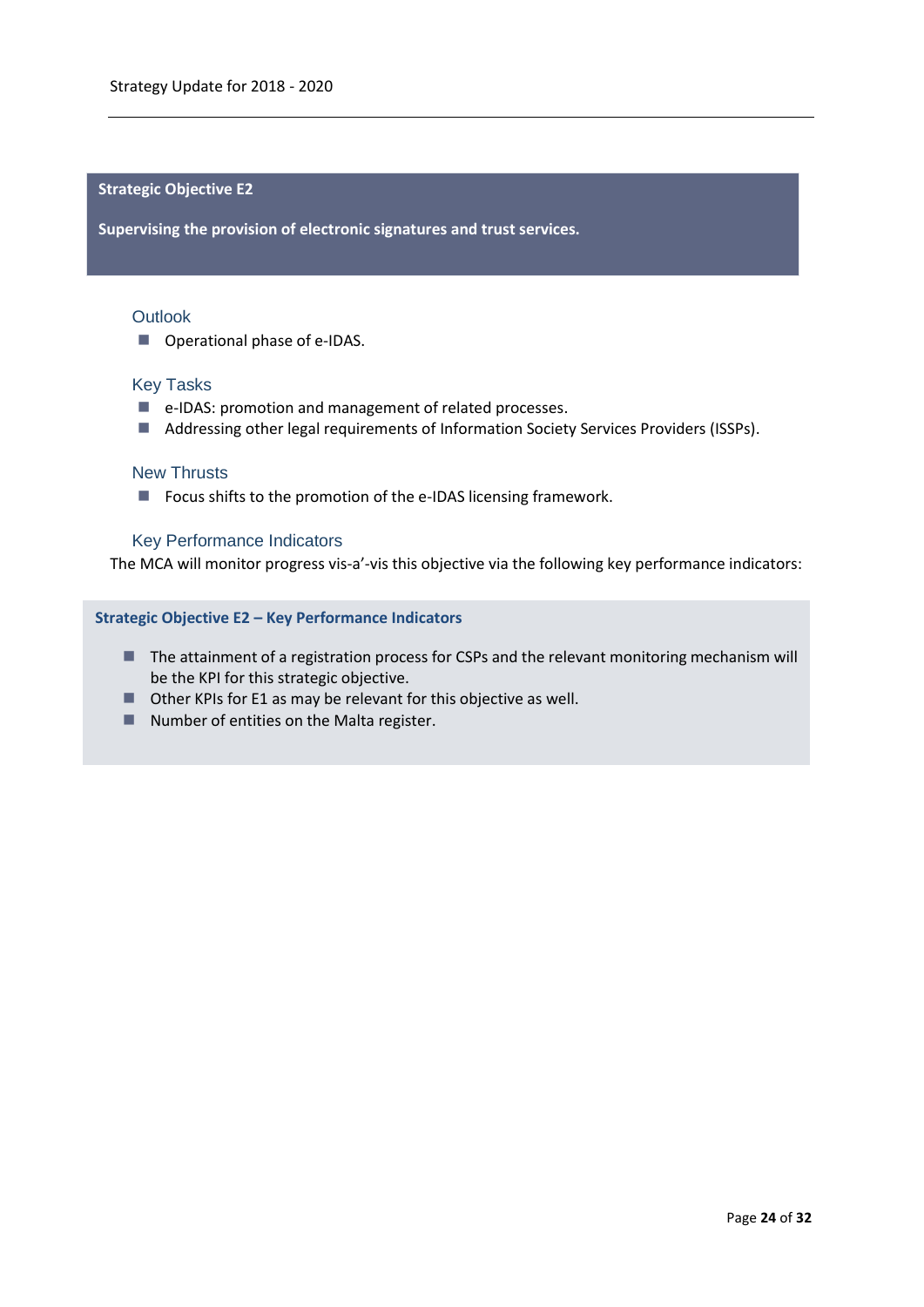#### **Strategic Objective P1**

**Safeguarding sustainable competition in the postal sector.**

#### **Outlook**

**Management of the competition regulatory framework.** 

#### Key tasks

- Continuing enhancements to the MaltaPost economic control model.
- $\blacksquare$  Reviewing competition dynamics in specific areas.
- **Managing the Postal compliance framework.**
- **Monitoring of postal market activity via collection and analysis of data.**

#### New thrusts

 $\blacksquare$  Key thrusts remain the same.

#### Key Performance Indicators

The MCA will continue to monitor progress vis-à-vis this objective via the following key performance indicators:

# **Strategic Objective P1 – Key Performance Indicators**

- $\blacksquare$  Number of postal services providers in the various postal markets.
- **Postal volumes, prices and other relevant trends.**
- New service offerings.
- Universal Service Provider making reasonable return on capital.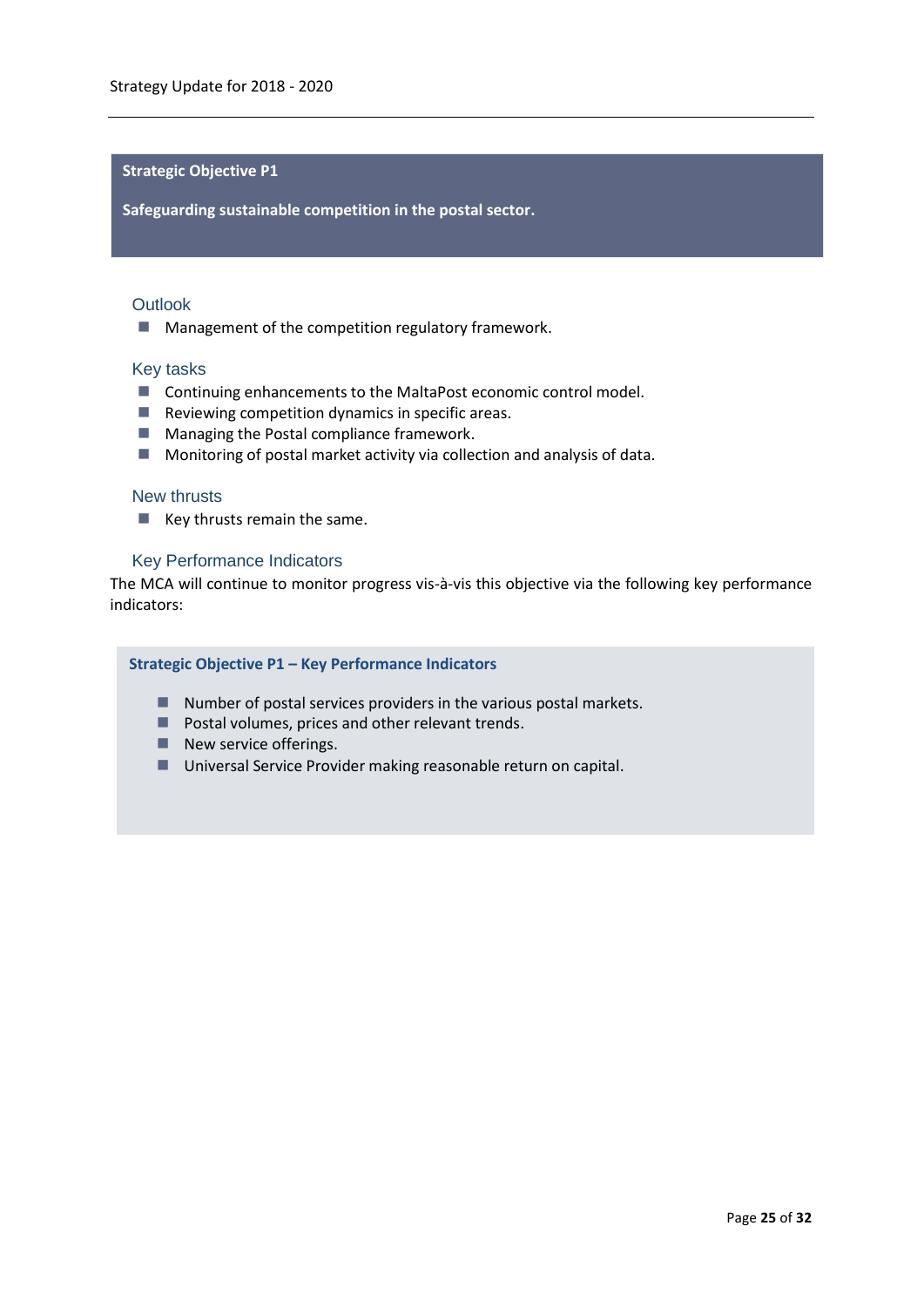#### **Strategic Objective P2**

**Ensuring that postal undertakings provide a transparent, value-for-money service to users whilst adhering to incumbent social obligations.**

#### **Outlook**

Ensuring continued sustainability and quality of the Universal Service.

#### Key Tasks

- **Contributing to the articulation of regulation on cross-border parcel delivery services based on** the European Commission's proposal and ensuring its implementation once adopted.
- Determining way forward vis-a'-vis universal postal service obligations.
- $\blacksquare$  Managing the compliance framework.

#### New Thrusts

 $\blacksquare$  Key thrusts remain the same.

#### Key Performance Indicators

The MCA will continue to monitor progress vis-à-vis this objective via the following key performance indicators:

#### **Strategic Objective P2 – Key Performance Indicators**

- QoS performance statistics in relation to set targets.
- USP and MCA Complaints statistics.
- **Postal volumes, prices and other relevant trends.**
- $\blacksquare$  Public and business perceptions (biennial).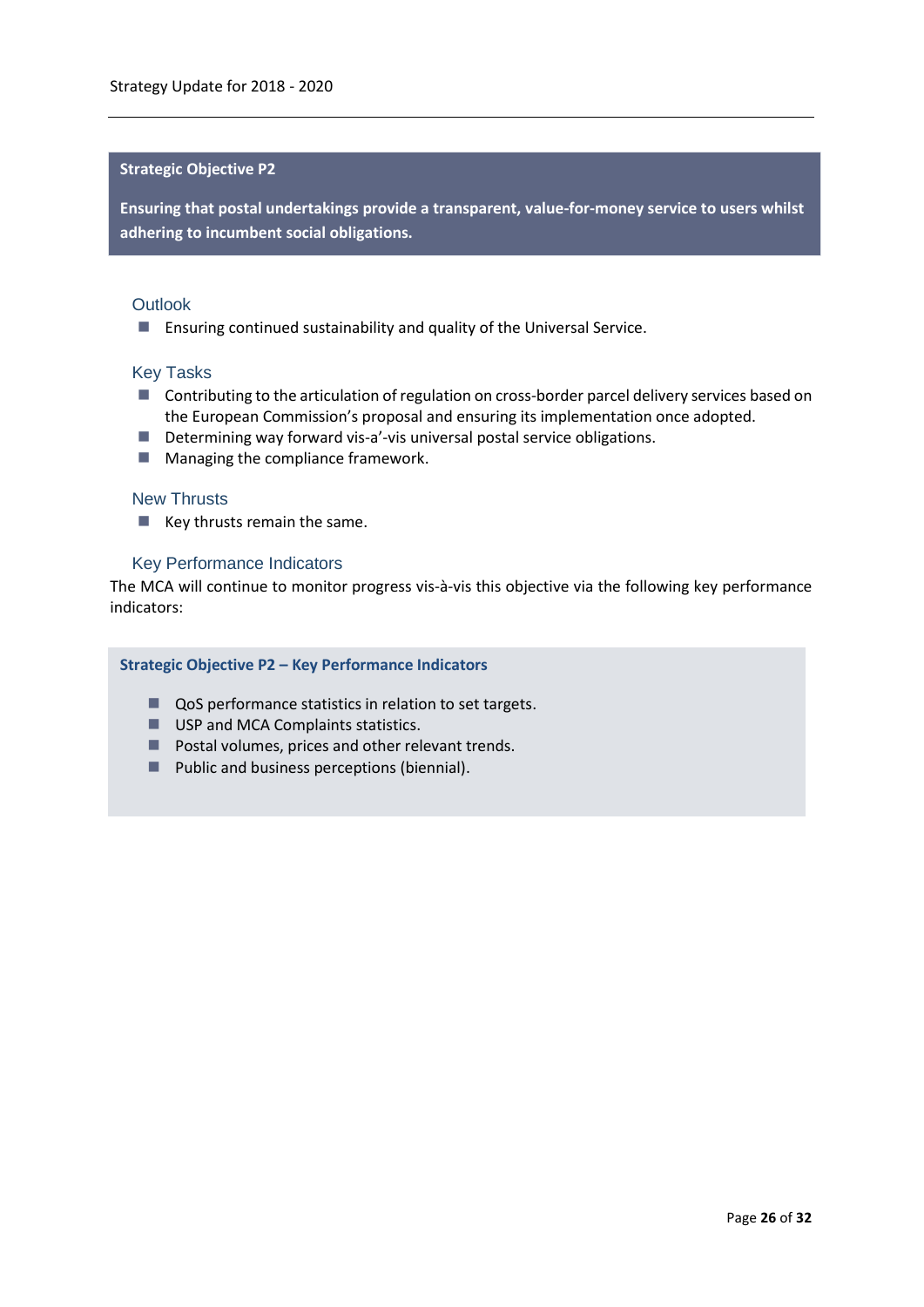# **Strategic Objective P3**

**Contributing to the development and implementation of Postal regulatory policy.**

# **Outlook**

- **Providing input to Government on EU proposals, as well as on national matters.**
- Contributing to the establishment of positions within ERGP and other international fora.

#### Key Tasks

- **Providing policy advice to Govt on EU and other international matters as well as on aspects** that are national in scope.
- Contributing to fora and related working groups of the ERGP, Postal Directive Committee and other related bodies.
- **Providing statistical and other relevant information to EU and other international fora to which** the MCA is affiliated.

# New Thrusts

 $\blacksquare$  Key thrusts remain the same.

# Key Performance Indicators

The MCA will continue to monitor progress vis-a'-vis this objective via the following key performance indicators:

#### **Strategic Objective P3 – Key Performance Indicators**

■ The MCA will, on an ongoing basis, evaluate the effectiveness of participation in EU and international fora, and the quality of its advice to Government on international matters.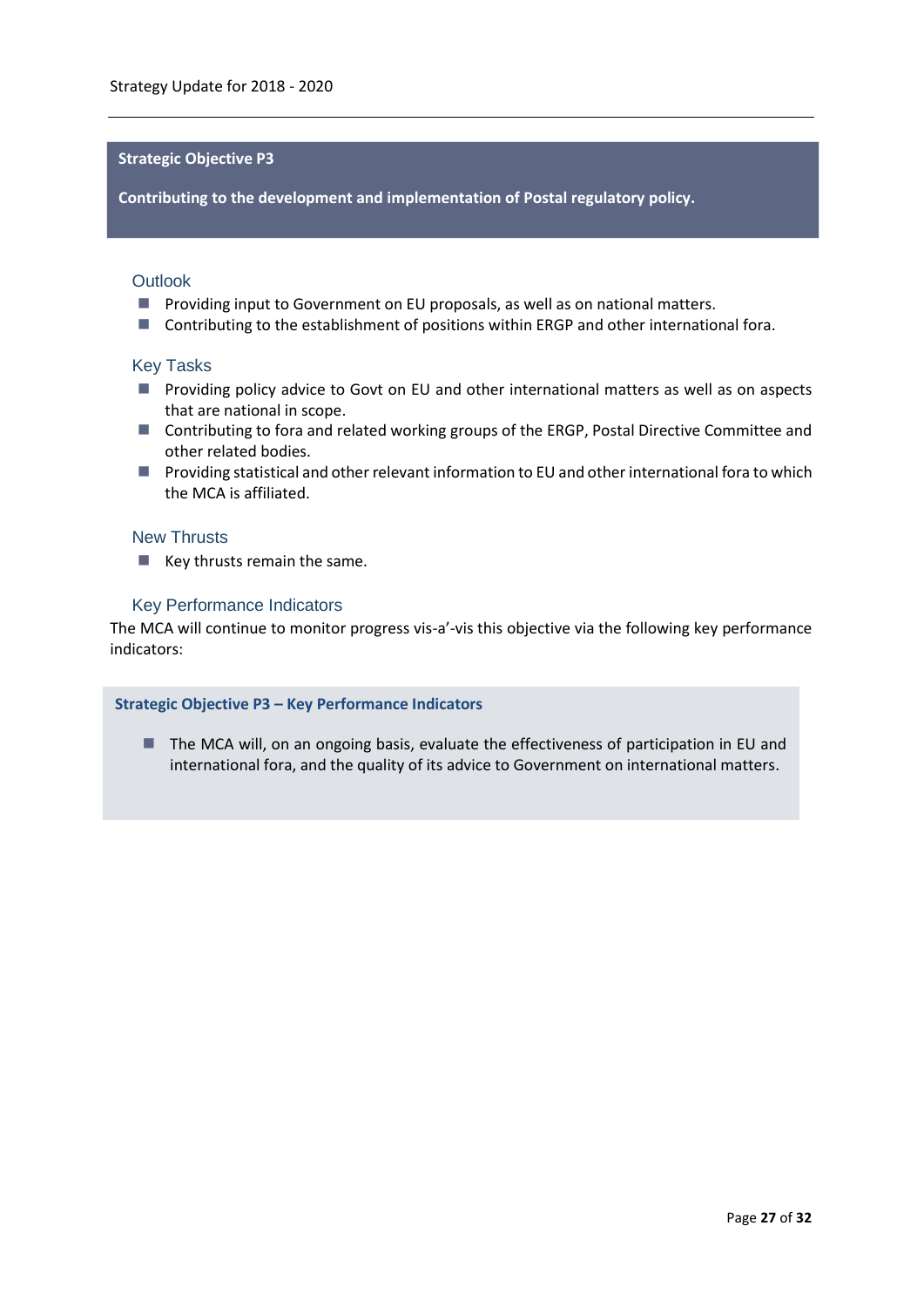# **Strategic Objective IS1**

**Achieving widespread e-literacy and digital inclusion.**

#### **Outlook**

- **I** Implementing new strands identified in the Strategic re-alignment.
- **Fig. 2** Focus on applied use of ICT learning, ie towards practical day-to-day online solutions.
- $\blacksquare$  Incentivizing digital inclusion.

#### Key Tasks

- Incentivizing digital inclusion via a hardware/connectivity scheme for senior citizens (as from 2019).
- Incrementing schemes for applied ICT learning.
- Managing (and possibly expanding) free wi-fi hotspots initiative.
- **Establishing a coding vision for Malta.**
- **Encouraging e-Business solutions.**

#### New Thrusts

Focus on applied use of ICT learning.

#### Key Performance Indicators

The MCA will continue to monitor progress vis-a'-vis this objective via the following key performance indicators:

#### **Strategic Objective IS1 – Key Performance Indicators**

- $\blacksquare$  Internet uptake figures:
	- No. of Maltese households connected;
	- No. of martese households connected,<br>• No. of individuals using Internet frequently;
	- No. of individuals in employment using Internet frequently;
	- No. of individuals aged between 60 and 75 using Internet frequently;
	- No. of persons who have never used the Internet.
- **Public perceptions on the benefits of ICT for domestic and business use:** 
	- No. of Businesses using ICT;
	- No. of businesses using the Internet.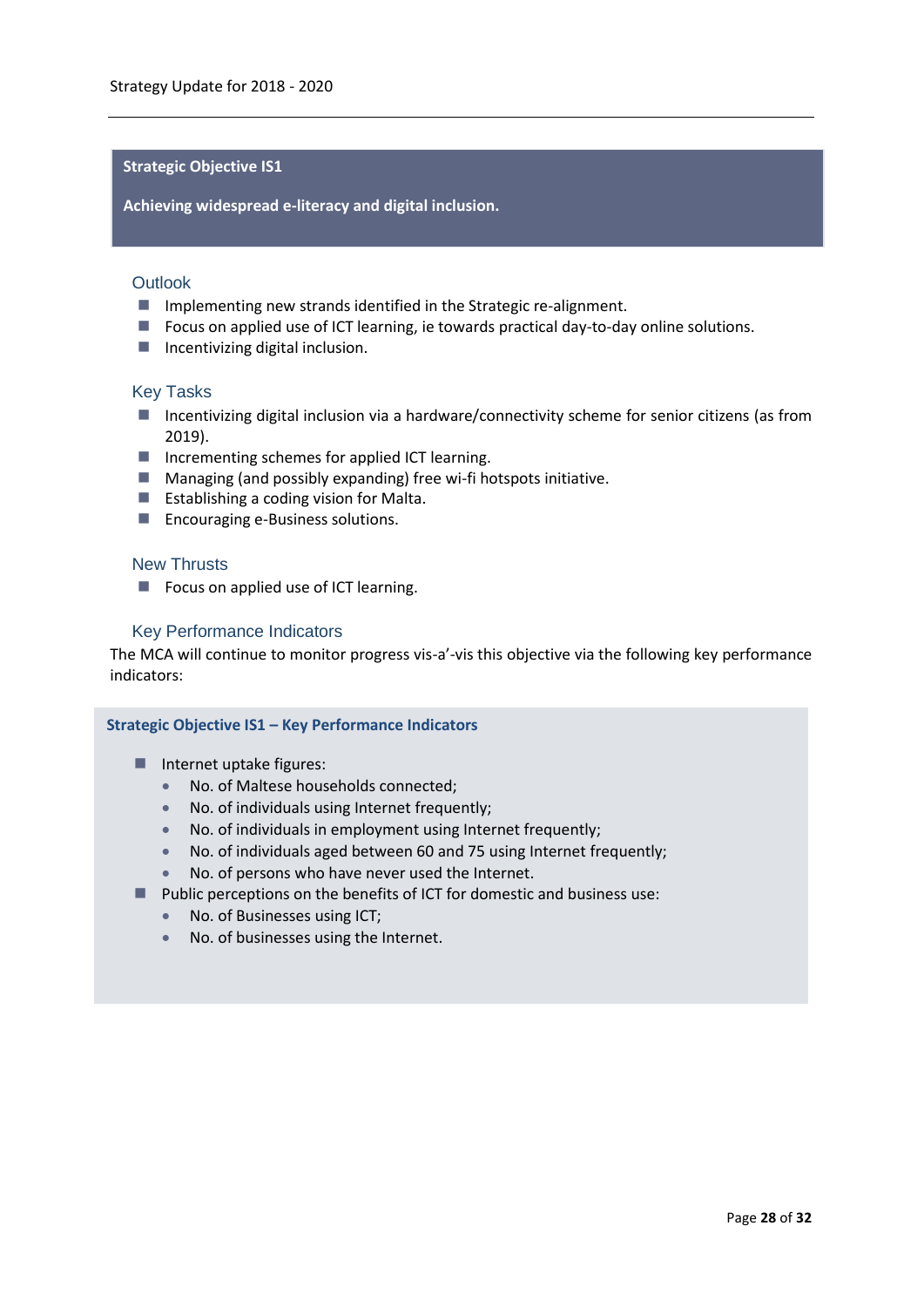#### **Strategic Objective IN1**

**Promoting and facilitating business development and innovation in the sectors under the MCA's purview**

#### **Outlook**

- **Promoting and facilitating business development in relevant communication niches.**
- Updating the National Broadband Plan.

#### Key Tasks

- Consolidating the function and related activities tasked with promoting and facilitating innovation and digital business growth.
- $\blacksquare$  Promoting institutional co-ordination in assistance to start-ups.
- Developing untapped potential of spectrum and any related activities.
- Supporting wireless research and development.
- Updating feasibility study on the international connectivity project.
- **Updating the National Broadband Plan with implementation strands in relation to 5G and** Gigabit Society commitments taken at EU Council level.
- Review IPv6 and other numbering limitations that might impair the deployment of new and innovative services.

## New Thrusts

- $\blacksquare$  Promoting institutional coordination for start-up assistance.
- **Planning for 5G and Gigabit Society.**

#### Key Performance Indicators

The following are the envisaged key performance indicators relative to this strategic objective:

#### **Strategic Objective IN1 – Key Performance Indicators**

- Level of activity / number of hits on the MCA Innovation Observatory:
	- No. of member organisations in the innovation stakeholder network;
	- No. of studies conducted as a result of intelligence building activities.
- Level of participation (attendees and representation) in MCA organised events:
	- No. of times Malta digital business ecosystems promoted at international events;
	- Malta's ranking in international reports on digital businesses.
- New and innovative services, or improvements on existing services deployed, trialled in or offered from Malta.
- Assessment of Malta's performance in this area vis-à-vis any comparable benchmarks.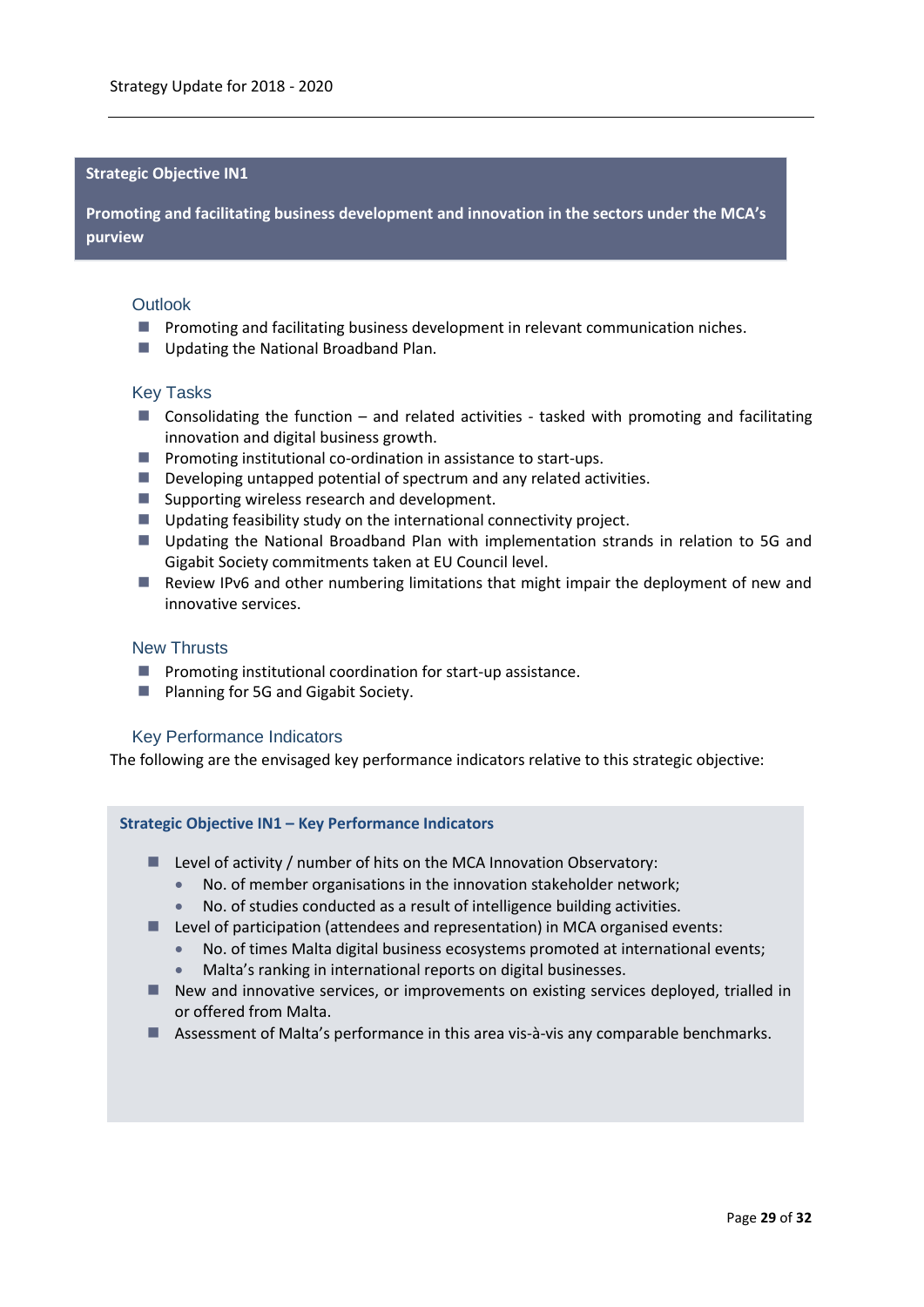# <span id="page-29-0"></span>7. EXPECTED OUTCOMES

The MCA's activity should result in a series of envisaged outcomes. It is accepted that a particular year's results are not necessarily a direct consequence of that year's activity. Nonetheless the measurement of these outcomes serves to provide focus and direction to the organisation. The main envisaged outcomes are the following:

# Electronic Communications

- **Progress towards deployment of multiple NGA fixed and mobile networks.**
- **Continued improvements in choice and value of retail services especially in broadband.**
- Uptake of existing and new technologies and services.

#### eCommerce

- Increased volume of inward- and outward-bound eCommerce and narrowing of the related gap.
- $\blacksquare$  Increased number of enterprises selling online.

# Postal

- $\blacksquare$  Postal USP making reasonable returns and in line with QoS targets.
- Postal sector competition in one or more areas, and/or e-substitution exerting pressure on prices.

#### Information Society

- Increased participation (whether in terms of number of users or extent of individual usage) of citizens and businesses in the information society.
- Increased use of the cloud as an enabling technology for SME transformation.

# Business Development

- $\blacksquare$  Increased digital business activity in Malta.
- Higher level of appeal for start-ups to set up in Malta through improved international rankings.

In carrying out its assessment on outcomes, the MCA will also measure against comparable international benchmarks as may be available, mainly those relating to other EU Member States.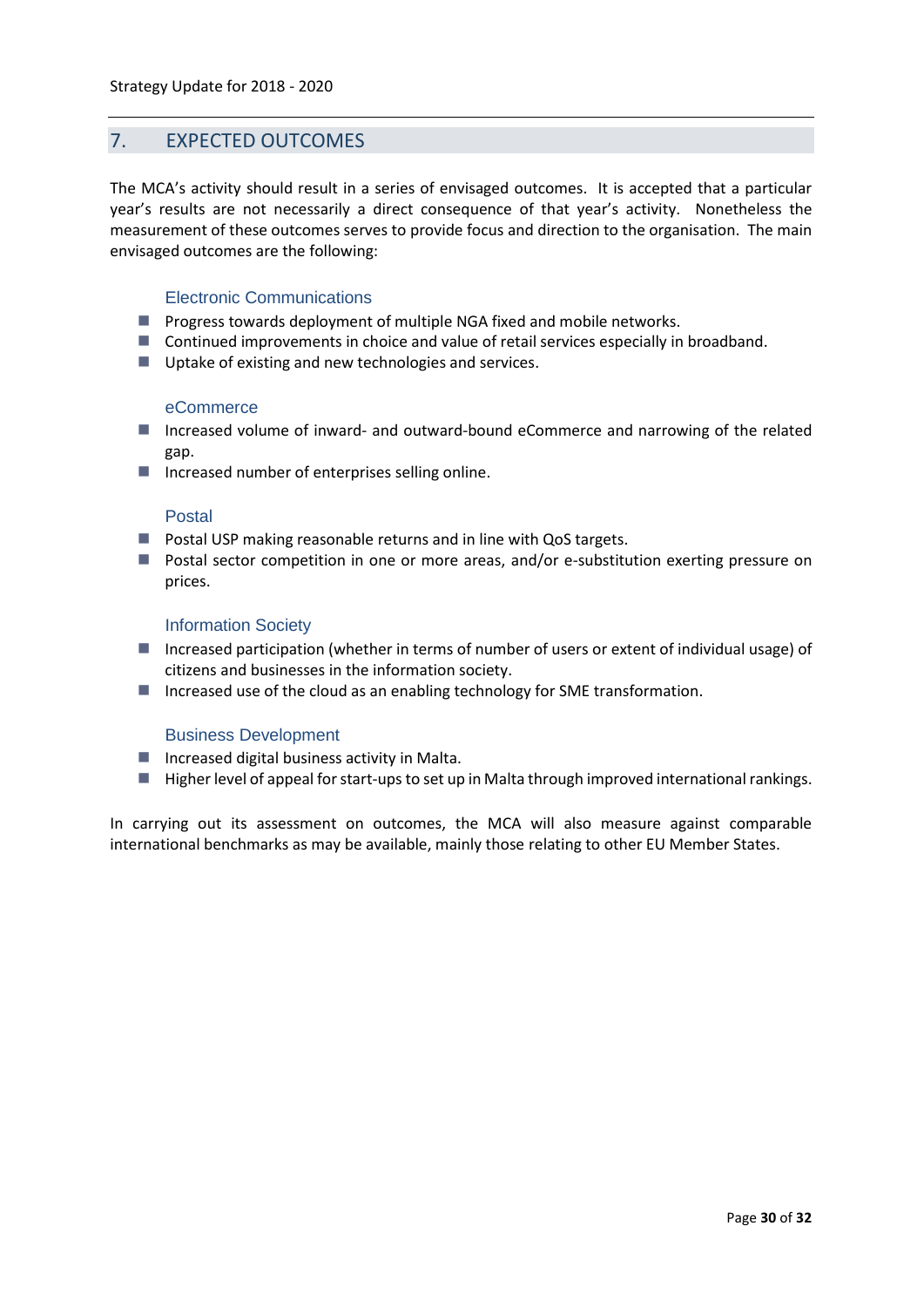# <span id="page-30-0"></span>8. ENSURING QUALITY AND CONTINUITY IN DELIVERY

In order to ensure quality and continuity in the execution of its mandate the MCA focuses on a number of fundamental components, which it reviews in a process of continuous improvement:

#### Performance Planning and Review

The MCA is committed to maintaining an efficient and effective strategic and business planning function together with the monitoring of actual performance against set targets. Performance planning cascades from the strategic and business planning tier to individual staff performance planning programmes. All these components are co-ordinated and regularly reviewed and updated in a process of continuous improvement.

The MCA consistently ascertains the validity of its performance by reviewing its activities on an ongoing basis, assessing whether outputs and outcomes are being attained and reviewing its plans accordingly.

#### Human Resources

The MCA is committed to ensuring that it retains a knowledge-based organisation that is adequately staffed and structured in order to be able to optimally address its mission and mandate.

Performance-based activity permeates down to the individual level by means of individual performance assessments, which tie in to the achievement of organisational goals. The MCA extends its staff performance measurement and reward system to include outcome indicators that are a reflection of the organisation's progress in meeting its strategic objectives.

Staff motivation is considered a key element for the success of the MCA's mission. The MCA is committed to maintaining an environment that brings out the best in the people it employs.

The MCA places high value on the ongoing training of staff in both soft and hard skills and is committed to periodically carry out a structured programme across the entire organisation as the basis for its training schedule. Such structured training is over and above the 'on the job' knowledge gathering that takes place on an ongoing basis.

# Outsourcing of Expertise

In those instances where it is feasible to do so, the MCA will outsource requirements for services whenever these involve the need for specific expertise that is not available within the Authority. The MCA will also consider outsourcing where the need for such services is short-term, and mainly serves to address a pressing need. The MCA is committed to dedicating the necessary resources towards the management of contractors, with a view to obtaining the best possible value in services received both in terms of contracted outputs as well as via knowledge transfer.